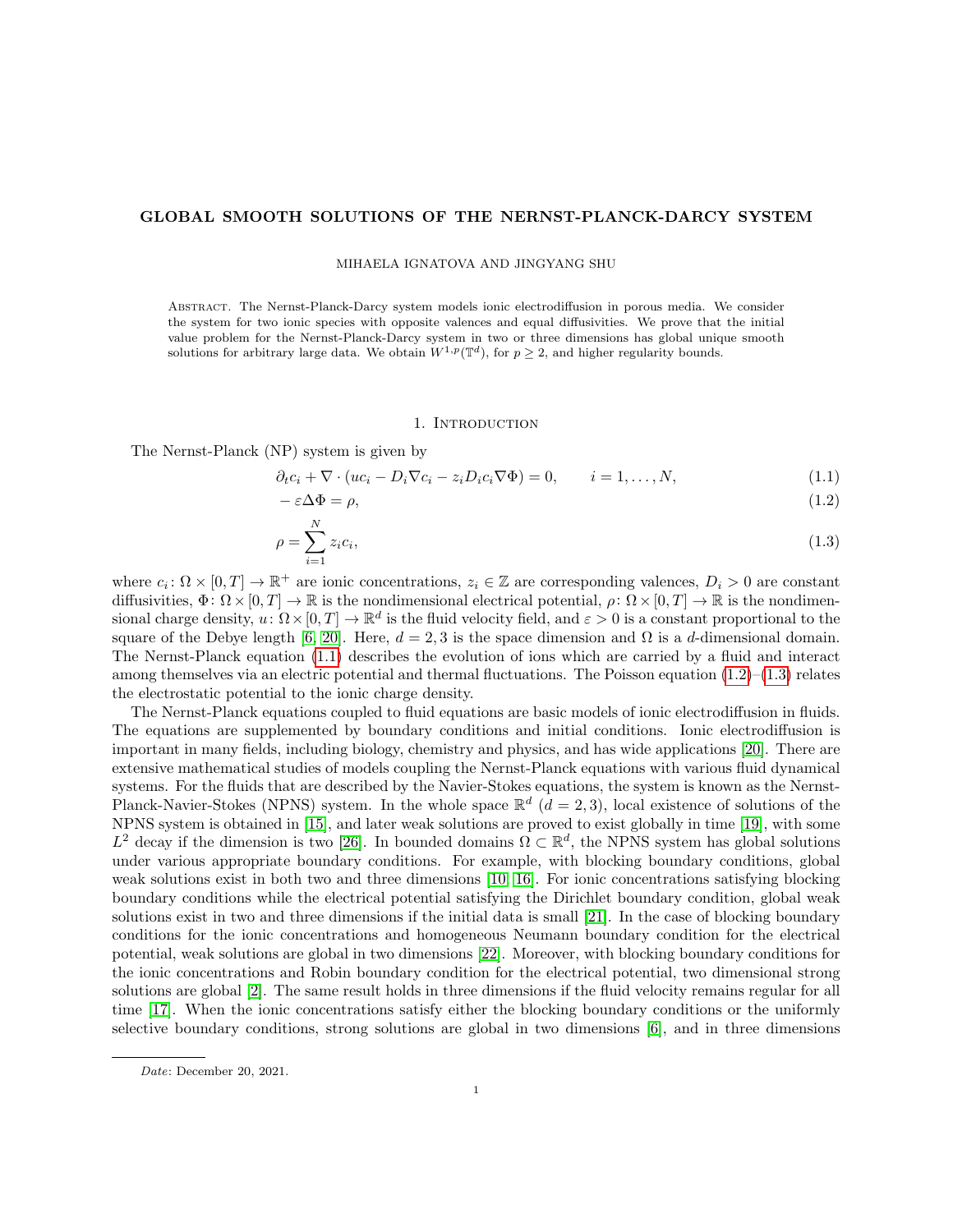provided that the initial data is a small perturbation of a steady state [\[8\]](#page-20-4). If both the ionic concentrations and the electrical potential obey the Dirichlet boundary conditions, global strong solutions exist in three dimensions as long as the fluid velocity is regular [\[9\]](#page-20-5). With periodic boundary conditions, two dimensional strong solutions exist globally in time, and long time behavior of the solutions under the influence of body forces and added electrical charges is studied in [\[1\]](#page-20-6). Vanishing Debye length limit ( $\varepsilon \to 0$  in [\(1.2\)](#page-0-1)) results for the NPNS system are proved in [\[7,](#page-20-7) [18,](#page-21-7) [23,](#page-21-8) [24\]](#page-21-9). In the limit of zero viscosity in the Navier-Stokes equations, the solutions of NPNS system in two dimensions converges to the solutions of the corresponding Nernst-Planck-Euler (NPE) system, whose solutions exist and are global [\[14,](#page-20-8) [25,](#page-21-10) [27\]](#page-21-11). The existence of globally smooth solutions of three dimensional Nernst-Planck equations with arbitrary large data coupled to Stokes equations driven by the Lorentz force has been obtained only recently in [\[9,](#page-20-5) [17\]](#page-21-6).

For models of flow through porous media, the Stokes operator is replaced by Darcy's law. In the case of a flow through a porous medium of an incompressible fluid forced by macroscopic electrostatic Lorentz forces  $-\rho\nabla\Phi$  due to a ionic charge density, Darcy's law and incompressibility are expressed as

$$
\kappa u + \nabla p = -\rho \nabla \Phi,\tag{1.4}
$$

<span id="page-1-2"></span><span id="page-1-0"></span>
$$
\nabla \cdot u = 0,\tag{1.5}
$$

where  $u \colon \Omega \times [0,T] \to \mathbb{R}^d$  is the fluid velocity field,  $p \colon \Omega \times [0,T] \to \mathbb{R}$  is the fluid pressure, and  $\kappa > 0$  is a positive coefficient.

We refer to the equations  $(1.1)$ – $(1.5)$  as the Nernst-Planck-Darcy (NPD) equations by analogy to the Nernst-Planck-Navier-Stokes equations. The Poisson equation is considered as being part of the Nernst-Planck system, it is a manifestation of the electrostatic approximation. The NPD system models the advection and diffusion of ions in porous media. The NPD system was studied in [\[11,](#page-20-9) [13\]](#page-20-10) where it was shown that global weak solutions exist in bounded domains  $\Omega \subset \mathbb{R}^d$ ,  $d=2,3$ , in  $L^2$ -based Sobolev spaces by fixed point arguments. Similar results are obtained in two space dimensions for more than two ionic species [\[12\]](#page-20-11).

The analysis of systems coupling Nernst-Planck to fluid equations presents challenges due to the boundary conditions and challenges due to the nonlinearity. In this paper, we focus on the latter by considering the spatially periodic case  $\Omega = \mathbb{T}^d$ ,  $d = 2, 3$ . By contrast with the Stokes operator which is an elliptic operator of order two, Darcy's law, being an operator of order zero, "looses" two differential orders, and the analysis is more difficult. In this paper we discuss the initial value problem for the NPD equations  $(1.1)$ – $(1.5)$  in two or three space dimensions (d = 2, 3) with two ionic species (N = 2) with opposite valences ( $z_1 = -z_2 = 1$ ) and with equal diffusivities  $(D_1 = D_2 = D)$ . The initial data of the system is

<span id="page-1-3"></span><span id="page-1-1"></span>
$$
c_i(\cdot,0) = c_i(0), \quad i = 1,2,\tag{1.6}
$$

where the ionic concentrations are nonnegative,  $c_i(0) \geq 0$ , and the electric charge obeys the neutrality condition

$$
\int_{\mathbb{T}^d} \rho(x,0) \,dx = \sum_{i=1}^2 \int_{\mathbb{T}^d} z_i c_i(x,0) \,dx = \int_{\mathbb{T}^d} c_1(x,0) - c_2(x,0) \,dx = 0. \tag{1.7}
$$

It follows from  $(1.1)$  that the neutrality condition  $(1.7)$  is preserved in time. This condition is necessary for the solvability of the Poisson equation [\(1.2\)](#page-0-1) with periodic boundary conditions. The potential  $\Phi$  is determined up to a constant, and Φ never enters the equations without at least one derivative being applied to it. Without loss of generality we take the spatial average of  $\Phi$  to vanish, and thus  $\Phi$  is uniquely determined by  $\rho, \Phi = -\varepsilon^{-1}\Delta^{-1}\rho$ . For regular solutions of NPNS it is shown in [\[6,](#page-20-0) [9\]](#page-20-5) that if  $c_i(0) \geq 0$ , then  $c_i(x,t)$ remains nonnegative for  $t > 0$ . Indeed, this property follows from [\(1.1\)](#page-0-0) if  $c_i$  are known to be sufficiently regular, and the same proof and result hold for the NPD equations (see Theorem [2.8\)](#page-6-0). The positivity of the concentrations is an essential ingredient in the proof of global regularity, as it confers a nonlinear dissipation mechanism (cf. [\(3.11\)](#page-8-0)) that is a key stepping stone for high regularity.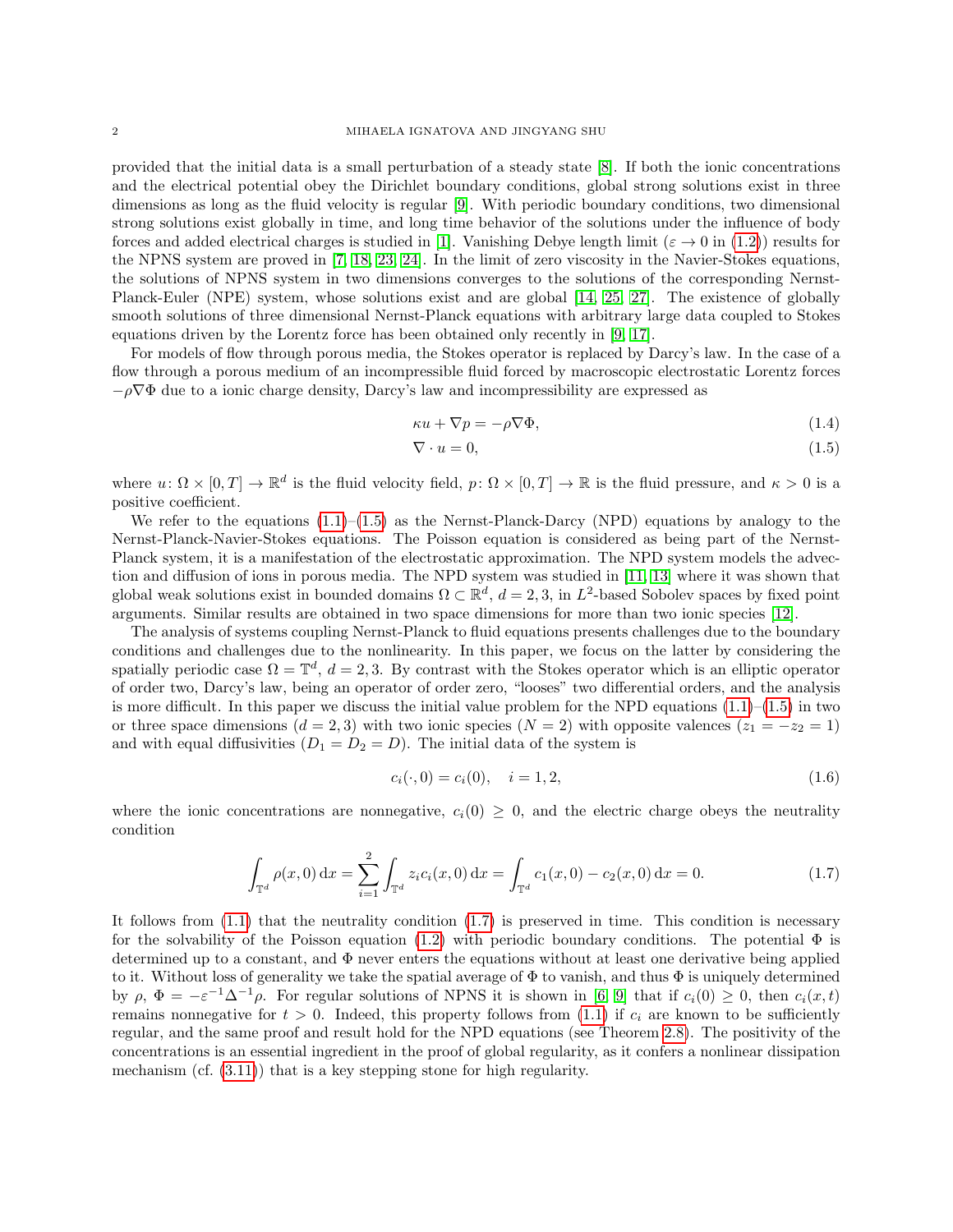We denote  $\rho = c_1 - c_2$ ,  $\sigma = c_1 + c_2$ . Using [\(1.5\)](#page-1-0), the Nernst-Planck system [\(1.1\)](#page-0-0) is equivalent to the equations

$$
\partial_t \rho = -u \cdot \nabla \rho + D(\Delta \rho + \nabla \sigma \cdot \nabla \Phi + \sigma \Delta \Phi), \tag{1.8}
$$

$$
\partial_t \sigma = -u \cdot \nabla \sigma + D(\Delta \sigma + \nabla \rho \cdot \nabla \Phi + \rho \Delta \Phi). \tag{1.9}
$$

We have from [\(1.2\)](#page-0-1) that

<span id="page-2-7"></span><span id="page-2-4"></span><span id="page-2-3"></span><span id="page-2-2"></span><span id="page-2-1"></span><span id="page-2-0"></span>
$$
-\varepsilon \Delta \Phi = \rho,\tag{1.10}
$$

and from  $(1.4)–(1.5)$  $(1.4)–(1.5)$  $(1.4)–(1.5)$  that

$$
\kappa u + \nabla p = -\rho \nabla \Phi,\tag{1.11}
$$

$$
\nabla \cdot u = 0. \tag{1.12}
$$

The system  $(1.8)$ – $(1.12)$  has initial data from  $(1.6)$ ,

$$
\rho(\cdot,0) = \rho(0) = c_1(0) - c_2(0), \n\sigma(\cdot,0) = \sigma(0) = c_1(0) + c_2(0),
$$
\n(1.13)

and

$$
c_1 = \frac{\sigma + \rho}{2} \quad \text{and} \quad c_2 = \frac{\sigma - \rho}{2}
$$

solve the original Nernst-Planck-Darcy system  $(1.1)$ – $(1.5)$ .

 $\overline{c}$ 

We fix the parameters  $\varepsilon > 0$  and  $D > 0$  in [\(1.8\)](#page-2-0)–[\(1.10\)](#page-2-2) and  $\kappa > 0$  in [\(1.11\)](#page-2-3) for simplicity of exposition. We will not make explicit the dependence of various constants on  $\varepsilon$ , D and  $\kappa$  in the rest of the paper.

In this paper, we establish the global existence and uniqueness of smooth solutions for arbitrary large data. Once the existence of strong solutions is established it follows that the solutions are  $C^{\infty}$  smooth.

The main theorems are the following.

<span id="page-2-8"></span>**Theorem 1.1.** Let  $d = 2, 3$  and  $r \geq 2$ . Let  $c_1(0), c_2(0) \in W^{1,r}(\mathbb{T}^d)$  be nonnegative functions satisfying [\(1.7\)](#page-1-1). Then for any  $T > 0$ , there exist unique  $c_1(x,t) \geq 0$ ,  $c_2(x,t) \geq 0$  and  $u(x,t)$ , such that  $c_1 - c_2 = \rho$ and  $c_1 + c_2 = \sigma$  obey  $\rho, \sigma \in L^{\infty}([0, T]; W^{1, r}(\mathbb{T}^d)) \cap L^2(0, T; H^2(\mathbb{T}^d)), u(x, t)$  is divergence-free and obeys  $u \in L^{\infty}([0,T];W^{1,r}(\mathbb{T}^d)),$  and  $(\rho,\sigma,\Phi,u)$  solve the initial value problem  $(1.8)$ - $(1.13)$  in  $L^2(0,T;L^2(\mathbb{T}^d)).$ The charge density  $\rho$  and total concentration  $\sigma$  satisfy the following bounds

$$
(i) \quad ||\rho(t)||_{L^{p}} + ||\sigma(t) - \bar{\sigma}||_{L^{p}} \leq C_{p}e^{-C't}, \qquad \forall p \geq 2,
$$
\n
$$
(ii) \quad ||\nabla\Phi(t)||_{L^{\infty}} \leq Ce^{-C't},
$$
\n
$$
(iii) \quad ||\nabla\rho(t)||_{L^{2}}^{2} + ||\nabla\sigma(t)||_{L^{2}}^{2} + \int_{0}^{t} ||\Delta\rho(\tau)||_{L^{2}}^{2} + ||\Delta\sigma(\tau)||_{L^{2}}^{2} d\tau \leq C,
$$
\n
$$
(iv) \quad ||\nabla\rho(t)||_{L^{r}} + ||\nabla\sigma(t)||_{L^{r}} \leq Ce^{Ct},
$$
\n
$$
(1.14)
$$

with constants  $C, C_p > 0$  depending on D,  $\varepsilon$ ,  $\kappa$ , p, r, and the initial data  $\|\rho(0)\|_{W^{1,r}}$  and  $\|\sigma(0)\|_{W^{1,r}}$  and with  $C' > 0$  bounded from below independently of p. Moreover, the fluid velocity u satisfies the bound

<span id="page-2-6"></span><span id="page-2-5"></span>
$$
\|\nabla u(t)\|_{L^r} \le Ce^{C''t},\tag{1.15}
$$

where  $C'' \in \mathbb{R}$  is a constant depending on  $\|\rho(0)\|_{W^{1,r}}$  and  $\|\sigma(0)\|_{W^{1,r}}$ .

**Remark 1.2.** In view of the a priori bounds  $(1.14)$  and  $(1.15)$ , the right hand sides of equations  $(1.8)$ – $(1.12)$ belong to  $L^2(0,T;L^2(\mathbb{T}^d))$ . See Lemma [2.3](#page-4-0) below.

<span id="page-2-9"></span>**Theorem 1.3.** Let  $d = 2, 3$ . Let  $c_1(0), c_2(0) \in H^3(\mathbb{T}^d)$  be nonnegative functions satisfying [\(1.7\)](#page-1-1). Then for  $\text{any } T > 0, \text{ there exists a unique solution } \rho, \sigma \in L^{\infty}([0, T]; H^3(\mathbb{T}^d)) \cap L^2(0, T; H^4(\mathbb{T}^d)), \Phi \in L^{\infty}([0, T]; H^5(\mathbb{T}^d)),$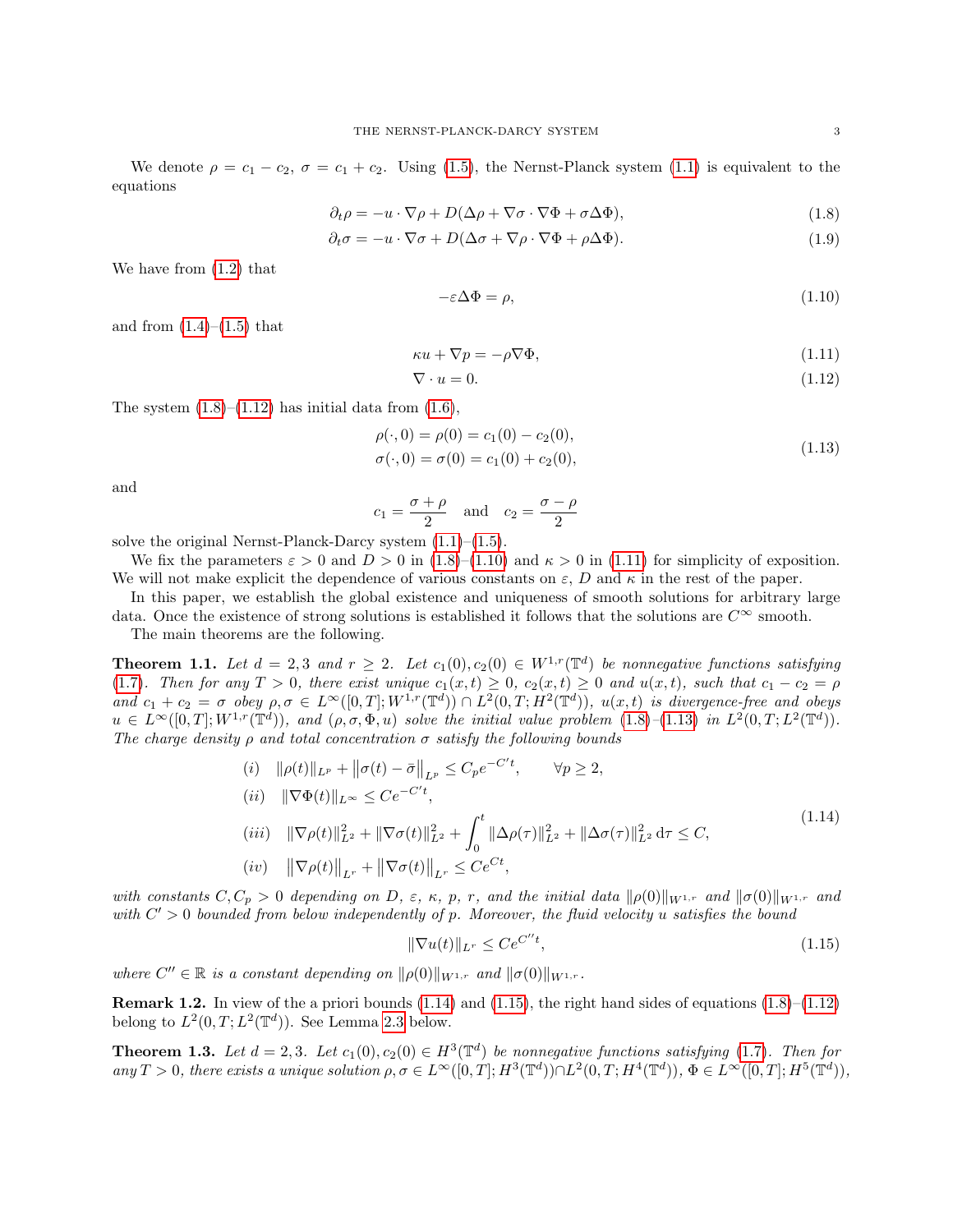and  $u \in L^{\infty}([0,T]; H^3(\mathbb{T}^d))$  of the initial value problem  $(1.8)$ - $(1.13)$ . In addition to the bounds  $(1.14)$  for the ionic concentrations, we also have for any  $t > 0$ ,

$$
\|\Delta \rho(t)\|_{L^2} + \|\Delta \sigma(t)\|_{L^2} + \int_0^t \|\nabla \Delta \rho(\tau)\|_{L^2}^2 + \|\nabla \Delta \sigma(\tau)\|_{L^2}^2 \leq C,
$$
  

$$
\|\nabla \Delta \rho(t)\|_{L^2} + \|\nabla \Delta \sigma(t)\|_{L^2} + \int_0^t \|\Delta^2 \rho(\tau)\|_{L^2}^2 + \|\Delta^2 \sigma(\tau)\|_{L^2}^2 \leq C,
$$
\n(1.16)

where  $C > 0$  depends only on  $\varepsilon$ , D,  $\kappa$  and the initial data. For the fluid velocity u, in addition to the estimates [\(1.15\)](#page-2-6), we also have for any  $t > 0$ 

<span id="page-3-0"></span> $||u(t)||_{H^3} \leq C.$ 

In this paper we use the nonlinear structure of the NP equations coupled to Darcy's law, in order to prove the global regularity. The construction of solutions is achieved by the following procedure. We first prove local existence and uniqueness of strong solutions (Theorem [2.4\)](#page-4-1), which are solutions whose concentrations belong to  $L^{\infty}(0,T;H^1(\mathbb{T}^d)) \cap L^2(0,T;H^2(\mathbb{T}^d))$ . The system  $(1.8)$ – $(1.12)$  is semilinear mixed elliptic parabolic. The local in time existence of smooth solutions can be obtained by many methods: semigroup (Picard iteration), or Galerkin (approximation in eigenfunction expansions) or other approximation procedures. We choose Galerkin approximations for simplicity. The positivity of concentrations is essential for establishing global existence of solutions. By Theorem [2.8,](#page-6-0) we have that as long as the solutions are strong, the concentrations remain nonnegative, if they are initially so. We show that strong solutions can be uniquely extended for all time provided certain quantitative information is obtained (Theorem [2.7\)](#page-6-1). In order to prove global existence therefore it is enough to obtain uniform, time independent a priori estimates. These a priori estimates are the heart of the matter. Using positivity, the global a priori  $L^p$ -estimate  $(1.14)(i)$  $(1.14)(i)$  is a consequence of the special nonlinear structure of  $(1.8)$ – $(1.9)$ , and is the basis for higher derivative estimates.

The proof of Theorem [1.1](#page-2-8) is in Section [3](#page-6-2) and the proof of Theorem [1.3](#page-2-9) is in Section [4.](#page-14-0)

### 2. Local existence of strong solutions

We consider real-valued periodic functions

$$
f(x) = \sum_{k \in \mathbb{Z}^d} f_k e^{ik \cdot x}
$$

with Fourier coefficients  $f_k \in \mathbb{C}$  satisfying the requirement  $\bar{f}_k = f_{-k}$ , and Sobolev spaces  $H^s(\mathbb{T}^d)$  defined by

$$
H^{s}(\mathbb{T}^{d}) = \{ f \mid \sum_{k \in \mathbb{Z}^{d}} |f_{k}|^{2} |k|^{2s} < \infty \}.
$$

The velocity spaces are similar,

$$
u(x)=\sum_{k\in\mathbb{Z}^d}u_ke^{ik\cdot x}
$$

with  $u_k \in \mathbb{C}^d$ , the reality condition  $\bar{u}_k = u_{-k}$  imposed component-wise and the divergence-free condition  $k \cdot u_k = 0$ . Subspaces of finite dimension  $H_m^s(\mathbb{T}^d)$  are obtained by restricting the range of wave numbers k to  $|k| \leq m$ , and corresponding projectors  $P_m$ ,

$$
P_m: H^s(\mathbb{T}^d) \to P_m(H^s(\mathbb{T}^d)) = H^s_m(\mathbb{T}^d),
$$

are obtained by mapping  $f(x) = \sum_{k \in \mathbb{Z}^d} f_k e^{ik \cdot x}$  to

$$
(P_m f)(x) = \sum_{|k| \le m} f_k e^{ik \cdot x}.
$$

Given a function  $\rho$  with mean zero,

$$
\rho(x) = \sum_{k \neq 0} \rho_k e^{ik \cdot x},
$$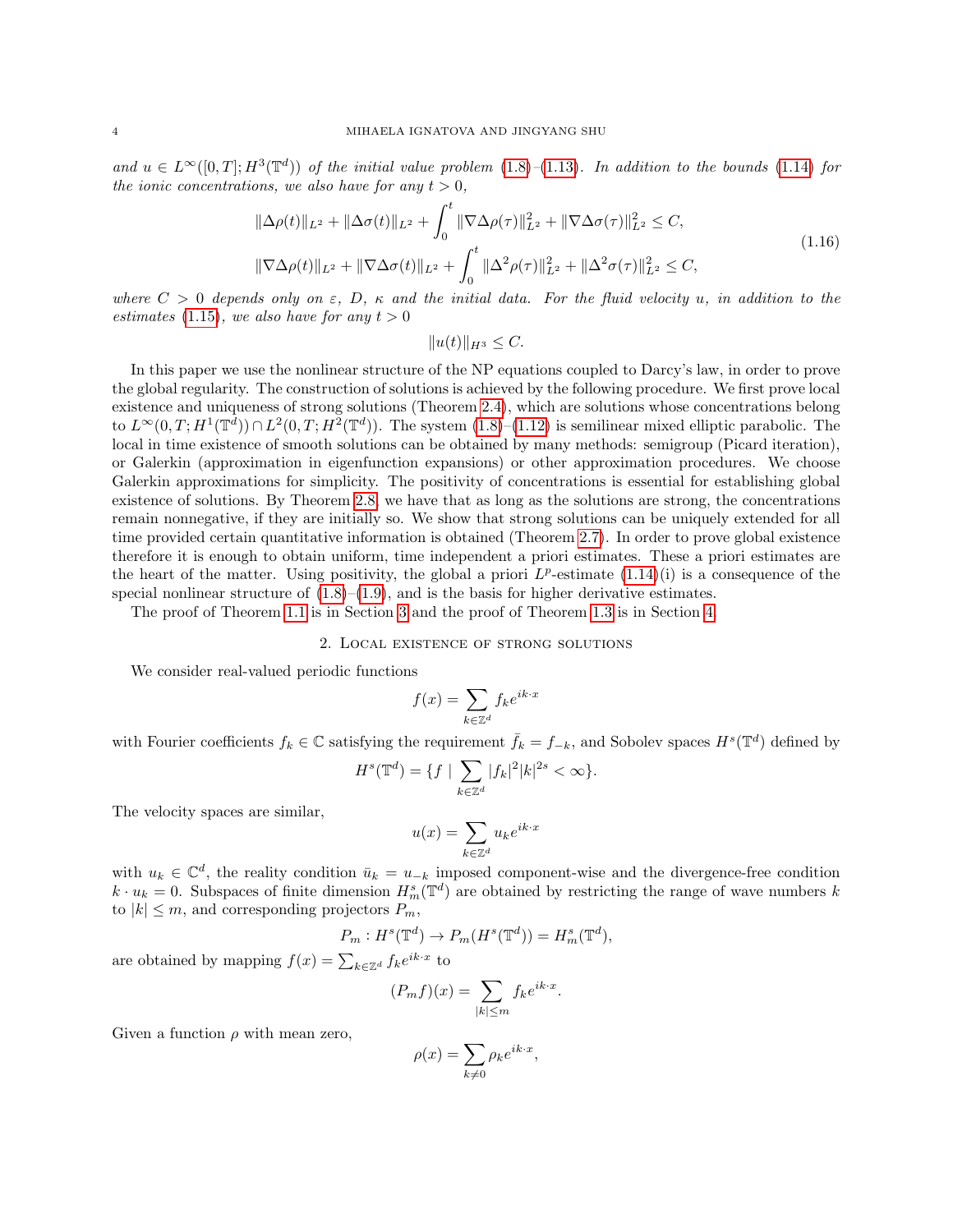in this paper we always consider the unique mean zero solution of [\(1.10\)](#page-2-2) given by

<span id="page-4-2"></span>
$$
\Phi = \varepsilon^{-1} (-\Delta)^{-1} \rho \tag{2.1}
$$

with

$$
(-\Delta)^{-1} \rho(x) = \sum_{k \neq 0} |k|^{-2} \rho_k e^{ik \cdot x}.
$$

Similarly, given  $\rho$  and  $\Phi$  as above, the unique solution of  $(1.11)$ – $(1.12)$  is given by

<span id="page-4-3"></span>
$$
u = -\kappa^{-1} \mathbb{P}(\rho \nabla \Phi) \tag{2.2}
$$

where  $\mathbb P$  is the Leray projector on divergence free functions, which at the level of Fourier coefficients acts by mapping  $v_k \in \mathbb{C}^d$  to  $u_k = v_k - |k|^{-2} (v_k \cdot k) k$  for  $k \neq 0$  and setting  $u_0 = 0$ .

In the sequel we omit the integration domain  $\mathbb{T}^d$  and write  $\int f = \int_{\mathbb{T}^d} f(x) dx$ . We denote

$$
\bar{f} = \frac{1}{|\mathbb{T}^d|} \int f,
$$

the average of a function f over the torus  $\mathbb{T}^d$ . (This notation should not be confused with the complex conjugate. We will not use the complex conjugate notation in the rest of the paper.) In inequalities, C and C' denote constants which may change from line to line. Throughout this paper we take  $d = 2, 3$ . The embedding inequalities are quoted for  $d = 3$ , but they are also valid for  $d = 2$ .

We start by defining the notion of strong solution.

**Definition 2.1.** We say that  $(\rho, \sigma, u, \Phi)$  is a strong solution of  $(1.8)$ – $(1.12)$  on  $[0, T]$  if  $\rho$  and  $\sigma$  belong to  $L^{\infty}(0,T;H^{1}(\mathbb{T}^{d})) \cap L^{2}(0,T;H^{2}(\mathbb{T}^{d}))$ ,  $\Phi$  is given by [\(2.1\)](#page-4-2), u is given by [\(2.2\)](#page-4-3) and the equations [\(1.8\)](#page-2-0)–[\(1.9\)](#page-2-7) are satisfied in  $L^2((0,T)\times \mathbb{T}^d)$ .

**Remark 2.2.** The fact that the right hand sides of  $(1.8)$  and  $(1.9)$  belong to  $L^2$  follows by Sobolev embedding inequalities. More precisely, we have the following lemma.

<span id="page-4-0"></span>**Lemma 2.3.** Let 
$$
\rho, \sigma \in L^{\infty}(0,T; H^1(\mathbb{T}^d)) \cap L^2(0,T; H^2(\mathbb{T}^d)),
$$
 then  $\Phi \in L^{\infty}(0,T; W^{2,6}(\mathbb{T}^d))$  (2.3)

and

<span id="page-4-5"></span><span id="page-4-4"></span>
$$
u \in L^{\infty}(0, T; H^{1}(\mathbb{T}^{d})) \cap L^{2}(0, T; H^{2}(\mathbb{T}^{d})).
$$
\n(2.4)

Consequently, each of the terms  $u \cdot \nabla \rho$ ,  $u \cdot \nabla \sigma$ ,  $\text{div}(\nabla \rho + \sigma \nabla \Phi)$ ,  $\text{div}(\nabla \sigma + \rho \nabla \Phi)$  belongs to  $L^2(0,T; L^2(\mathbb{T}^d))$ . This shows that the equation can be tested with any function in  $L^2(0,T;L^2(\mathbb{T}^d))$ .

*Proof.* The bound [\(2.3\)](#page-4-4) follows directly from the Poisson equation [\(1.10\)](#page-2-2) and the fact that  $\rho \in L^{\infty}(0, T; L^{6}(\mathbb{T}^d))$ by the Sobolev embedding  $H^1(\mathbb{T}^d) \hookrightarrow L^6(\mathbb{T}^d)$ . Note that, in particular we have that  $\Phi \in L^{\infty}(0,T;W^{1,\infty}(\mathbb{T}^d))$ .

The bounds in [\(2.4\)](#page-4-5) follow from the relation [\(2.2\)](#page-4-3), the fact that  $\mathbb P$  is bounded in  $L^p$  spaces,  $1 < p < \infty$ , [\(2.3\)](#page-4-4) and Sobolev embeddings.

<span id="page-4-1"></span>**Theorem 2.4.** Let  $\rho(0) \in H^1(\mathbb{T}^d)$  with mean zero,  $\bar{\rho}(0) = 0$ , and  $\sigma(0) \in H^1(\mathbb{T}^d)$  be given functions. There exists  $T_0 > 0$  depending only on the norms  $\|\rho(0)\|_{H^1(\mathbb{T}^d)}$  and  $\|\sigma(0)\|_{H^1(\mathbb{T}^d)}$  and a unique strong solution  $(\rho, \sigma, u, \Phi)$  of  $(1.8)$ – $(1.12)$  on  $[0, T_0]$  with initial data  $\rho(0), \sigma(0)$ .

Moreover, if  $\rho(0), \sigma(0)$  belong to  $H^s(\mathbb{T}^d)$  with  $s > 1$ , then  $\rho(t), \sigma(t)$  belong to  $H^s(\mathbb{T}^d)$  on  $[0, T_0]$ .

*Proof.* We only sketch the proof of existence. We consider Galerkin approximations  $\rho_m$ ,  $\sigma_m \in H_m^1(\mathbb{T}^d)$ , with potential  $\Phi_m = \varepsilon^{-1}(-\Delta)^{-1} \rho_m$  and velocity

$$
u_m = -\kappa^{-1} \mathbb{P}_m(\rho_m \nabla \Phi_m)
$$

where  $\mathbb{P}_m$  is the Leray projector applied after applying  $P_m$  in each component,  $\mathbb{P}_m = \mathbb{P}P_m$ . We solve the system of ODEs

$$
\partial_t \rho_m = P_m \left( -u_m \cdot \nabla \rho_m + D \nabla \cdot (\nabla \rho_m + \sigma_m \nabla \Phi_m) \right), \tag{2.5}
$$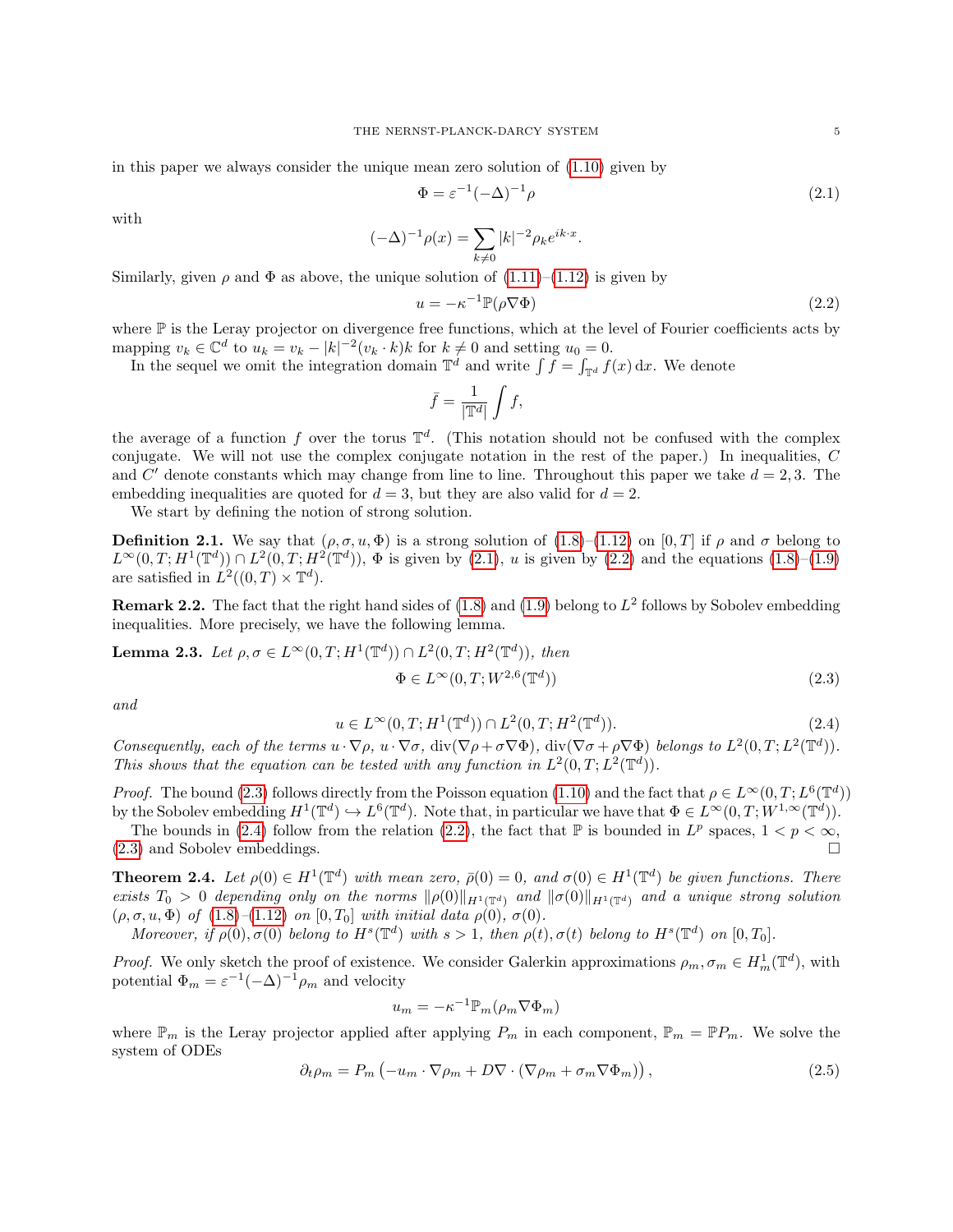$$
\partial_t \sigma_m = P_m \left( -u_m \cdot \nabla \sigma_m + D \nabla \cdot (\nabla \sigma_m + \rho_m \nabla \Phi_m) \right) \tag{2.6}
$$

with initial data  $\rho_m(0) = P_m(\rho(0)), \sigma_m(0) = P_m(\sigma(0)).$  This system has a local existence time  $T_0$  that is uniform in  $m$ . This follows from nonlinear inequalities

$$
\frac{d}{dt}(\|\rho_m\|_{H^1(\mathbb{T}^d)}^2 + \|\sigma_m\|_{H^1(\mathbb{T}^d)}^2) + (\|\rho_m\|_{H^2(\mathbb{T}^d)}^2 + \|\sigma_m\|_{H^2(\mathbb{T}^d)}^2) \leq C(\|\rho_m\|_{H^1(\mathbb{T}^d)}^2 + \|\sigma_m\|_{H^1(\mathbb{T}^d)}^2)^2
$$

where C does not depend on m. Then passing to the limit of  $m \to \infty$  using the Aubin-Lions lemma yields the strong solution. The preservation of higher regularity is obtained by energy estimates as well.

Now, we show that strong solutions are unique. Let  $(\rho_i, \sigma_i, u_i, \Phi_i)$ ,  $i = 1, 2$  be two strong solutions of [\(1.8\)](#page-2-0)–[\(1.12\)](#page-2-1) with the same initial data  $\rho(0), \sigma(0)$  satisfying  $\rho(0), \sigma(0) \in H^1(\mathbb{T}^d)$ . Denoting by  $\rho = \rho_1 - \rho_2$ ,  $\sigma = \sigma_1 - \sigma_2$ ,  $\Phi = \Phi_1 - \Phi_2$ ,  $u = u_1 - u_2$  and by  $\tilde{\rho} = \frac{1}{2}(\rho_1 + \rho_2)$ ,  $\tilde{\sigma} = \frac{1}{2}(\sigma_1 + \sigma_2)$ ,  $\tilde{\Phi} = \frac{1}{2}(\Phi_1 + \Phi_2)$ ,  $\tilde{u} = \frac{1}{2}(u_1 + u_2)$ , the ocustions become the equations become

<span id="page-5-0"></span>
$$
(\partial_t + \widetilde{u} \cdot \nabla)\rho - D\Delta\rho = -u \cdot \nabla\widetilde{\rho} + D\nabla \cdot (\widetilde{\sigma}\nabla\Phi + \sigma\nabla\widetilde{\Phi}),\tag{2.7}
$$

<span id="page-5-1"></span>
$$
(\partial_t + \widetilde{u} \cdot \nabla)\sigma - D\Delta\sigma = -u \cdot \nabla\widetilde{\sigma} + D\nabla \cdot (\widetilde{\rho}\nabla\Phi + \rho\nabla\Phi)
$$
\n(2.8)

together with

<span id="page-5-2"></span>
$$
u = -\kappa^{-1} \mathbb{P}(\rho \nabla \widetilde{\Phi} + \widetilde{\rho} \nabla \Phi)
$$
\n(2.9)

where  $\mathbb P$  is the Leray projector and

$$
-\varepsilon \Delta \Phi = \rho. \tag{2.10}
$$

Multiplying [\(2.7\)](#page-5-0) by  $\rho$  and integrating by parts, we obtain

<span id="page-5-4"></span>
$$
\frac{1}{2}\frac{d}{dt}\|\rho\|_{L^2}^2 + D\|\nabla\rho\|^2 = \int \widetilde{\rho}u \cdot \nabla\rho \,dx - D\int (\widetilde{\sigma}\nabla\Phi + \sigma\nabla\widetilde{\Phi}) \cdot \nabla\rho \,dx. \tag{2.11}
$$

Similarly, multiplying [\(2.8\)](#page-5-1) by  $\sigma$  and integrating by parts gives

$$
\frac{1}{2}\frac{d}{dt}\|\sigma\|_{L^2}^2 + D\|\nabla\sigma\|^2 = \int \tilde{\sigma}u \cdot \nabla\sigma \,dx - D\int (\tilde{\rho}\nabla\Phi + \rho\nabla\tilde{\Phi}) \cdot \nabla\sigma \,dx. \tag{2.12}
$$

Now we use the fact that  $\tilde{\rho}$  and  $\tilde{\sigma}$  are in  $L^{\infty}$  due to the embedding  $H^2(\mathbb{T}^d) \hookrightarrow L^{\infty}$  to estimate

$$
\left| \int \widetilde{\rho} u \cdot \nabla \rho \, dx \right| \le \frac{D}{16} \|\nabla \rho\|^2 + (4D)^{-1} \|\widetilde{\rho}\|_{L^\infty}^2 \|u\|_{L^2}^2 \tag{2.13}
$$

and similarly

$$
\left| \int \widetilde{\sigma} u \cdot \nabla \sigma \, dx \right| \le \frac{D}{16} \|\nabla \sigma\|^2 + (4D)^{-1} \|\widetilde{\sigma}\|_{L^\infty}^2 \|u\|_{L^2}^2. \tag{2.14}
$$

We note that, in view of [\(2.9\)](#page-5-2), we have

$$
||u||_{L^{2}}^{2} \leq C \left( \|\nabla \widetilde{\Phi}\|_{L^{\infty}}^{2} + \|\widetilde{\rho}\|_{L^{3}}^{2} \right) ||\rho||_{L^{2}}^{2} \tag{2.15}
$$

where we used the estimate

<span id="page-5-3"></span>
$$
\|\nabla\Phi\|_{L^6} \le C \|\rho\|_{L^2}.
$$
\n(2.16)

We obtain

$$
\left| D \int (\tilde{\sigma} \nabla \Phi + \sigma \nabla \tilde{\Phi}) \cdot \nabla \rho \, dx \right| \le CD \left( \| \tilde{\sigma} \|_{L^3} + \| \nabla \tilde{\Phi} \|_{L^\infty} \right) (\|\rho\|_{L^2} + \|\sigma\|_{L^2}) \|\nabla \rho\|_{L^2}
$$
\n(2.17)

and

<span id="page-5-5"></span>
$$
\left| D \int (\tilde{\rho} \nabla \Phi + \rho \nabla \tilde{\Phi}) \cdot \nabla \sigma \, dx \right| \le CD \left( \| \tilde{\rho} \|_{L^3} + \| \nabla \tilde{\Phi} \|_{L^\infty} \right) \| \rho \|_{L^2} \| \nabla \sigma \|_{L^2}
$$
\n(2.18)

by using  $(2.16)$ . From the inequalities  $(2.11)$ – $(2.18)$ , we arrive at

<span id="page-5-6"></span>
$$
\frac{d}{dt}(\|\rho\|_{L^2}^2 + \|\sigma\|_{L^2}^2) \le C\left(\|\tilde{\rho}\|_{L^\infty}^2 + \|\tilde{\sigma}\|_{L^\infty}^2 + 1\right) \left(\|\nabla\tilde{\Phi}\|_{L^\infty}^2 + \|\tilde{\rho}\|_{L^3}^2\right) \left(\|\rho\|_{L^2}^2 + \|\sigma\|_{L^2}^2\right). \tag{2.19}
$$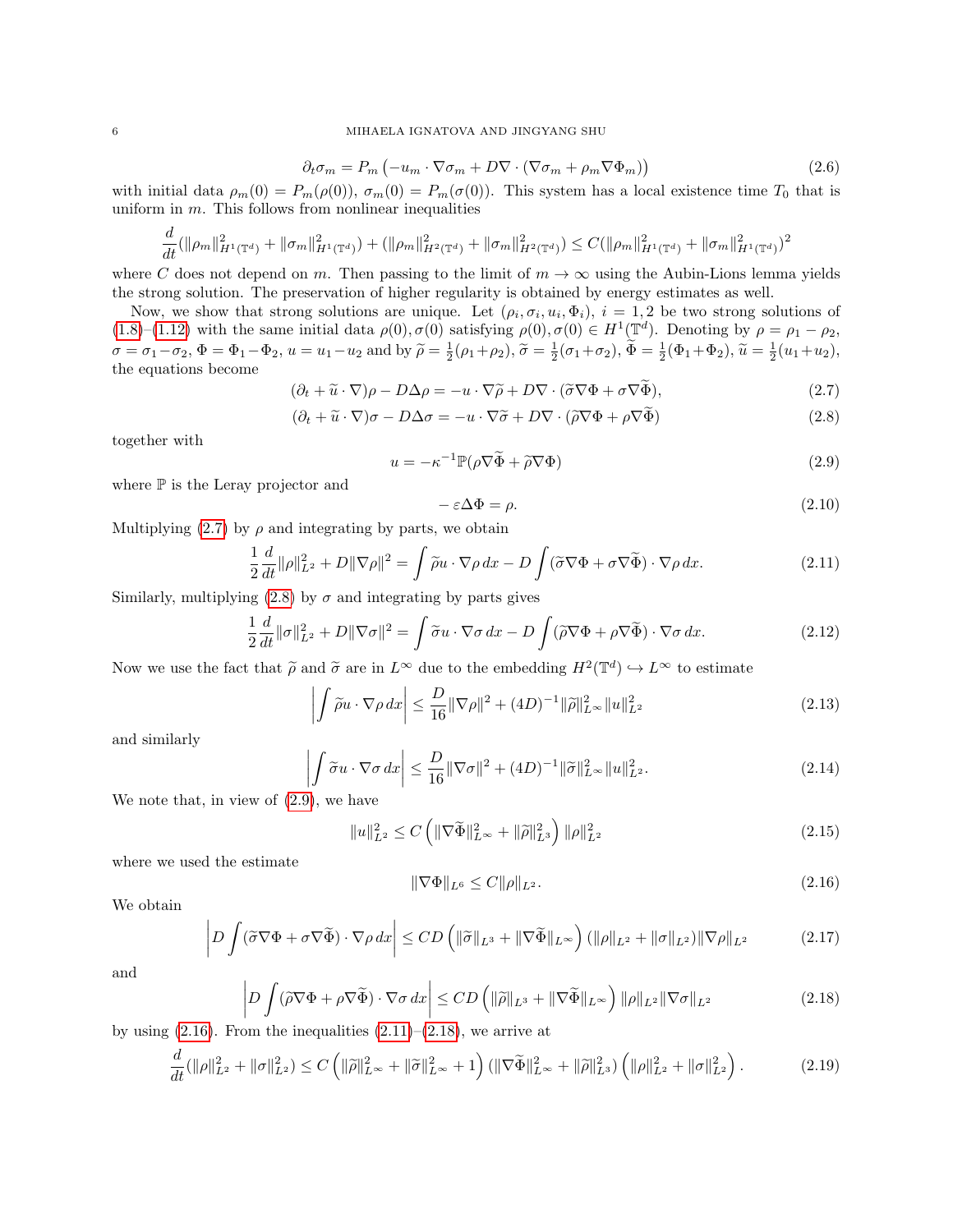In view of the fact that

$$
\|\nabla\Phi\|_{L^{\infty}} \le C\|\tilde{\rho}\|_{L^{4}},\tag{2.20}
$$

the embedding  $H^1 \hookrightarrow L^3$ , and the embedding  $H^2 \hookrightarrow L^{\infty}$ , we deduce that the function

$$
\left(\|\widetilde{\rho}\|_{L^{\infty}}^2 + \|\widetilde{\sigma}\|_{L^{\infty}}^2 + 1\right) \left(\|\nabla \widetilde{\Phi}\|_{L^{\infty}}^2 + \|\widetilde{\rho}\|_{L^3}^2\right) \in L^1(0, T)
$$

is integrable in time because  $\tilde{\rho}$  and  $\tilde{\sigma}$  belong to  $L^{\infty}(0,T;H^1) \cap L^2(0,T;H^2)$ . From the ordinary differential<br>inoquality (2.10) we conclude that a and  $\sigma$  must vanish as thoy start from 0. Then the inoqualit inequality [\(2.19\)](#page-5-6) we conclude that  $\rho$  and  $\sigma$  must vanish as they start from 0. Then the inequality [\(2.9\)](#page-5-2) implies that u must vanish, and the inequality [\(2.16\)](#page-5-3) implies that  $\Phi$  must vanish as well.

**Remark 2.5.** In Theorem [2.4](#page-4-1) the initial data are attained strongly in  $L^2$ , that is

$$
\lim_{t \to 0} \|\sigma(t) - \sigma(0)\|_{L^2(\mathbb{T}^d)} = 0, \quad \lim_{t \to 0} \|\rho(t) - \rho(0)\|_{L^2(\mathbb{T}^d)} = 0.
$$

Indeed,  $\sigma$  and  $\rho$  belong to  $C([0,T]; L^2(\mathbb{T}^d))$  because  $\partial_t \rho$  and  $\partial_t \sigma$  belong to  $L^2(0,T, L^2(\mathbb{T}^d))$ .

Remark 2.6. Note that in Theorem [2.4](#page-4-1) no assumption of positivity of concentrations is needed.

<span id="page-6-1"></span>**Theorem 2.7.** Let  $T_1 > 0$  and let  $(\rho, \sigma, u, \Phi)$  be a strong solution of  $(1.8)$ – $(1.12)$  on  $[0, T_1]$ . Let

$$
\int_0^{T_1} (||\rho||_{H^1(\mathbb{T}^d)}^2 + ||\sigma||_{H^1(\mathbb{T}^d)}^2) dt = A(T_1)
$$
\n(2.21)

Then the solution obeys

<span id="page-6-3"></span>
$$
\sup_{0 \le t \le T_1} (\|\rho\|_{H^1(\mathbb{T}^d)}^2 + \|\sigma\|_{H^1(\mathbb{T}^d)}^2) \le C \exp\left(T_1 \exp CA(T_1)\right) \tag{2.22}
$$

and there exists  $T_2 > T_1$  such that the solution can be uniquely extended to a strong solution on  $[0, T_2]$ .

The proof of [\(2.22\)](#page-6-3) follows from the fact that strong solutions obey nonlinear inequalities

$$
\frac{d}{dt}(\|\rho\|_{H^1(\mathbb{T}^d)}^2+\|\sigma\|_{H^1(\mathbb{T}^d)}^2)+(\|\rho\|_{H^2(\mathbb{T}^d)}^2+\|\sigma\|_{H^2(\mathbb{T}^d)}^2)\leq C(\|\rho\|_{H^1(\mathbb{T}^d)}^2+\|\sigma\|_{H^1(\mathbb{T}^d)}^2)^2,
$$

and the Grönwall lemma. The unique extension then follows from Theorem [2.4.](#page-4-1)

We also have a preservation of positivity result for the concentrations  $c_1 = \frac{\rho + \sigma}{2}$  and  $c_2 = \frac{\sigma - \rho}{2}$ .

<span id="page-6-0"></span>**Theorem 2.8.** Let  $(\rho, \sigma, u, \Phi)$  be a strong solution of [\(1.8\)](#page-2-0)–[\(1.12\)](#page-2-1) on [0, T]. Assume that  $c_1(0)$  and  $c_2(0)$ are almost everywhere nonnegative. Then  $c_1(t)$  and  $c_2(t)$  are almost everywhere nonnegative on [0, T].

The proof of this theorem is the same as in [\[9\]](#page-20-5) and is omitted.

# <span id="page-6-4"></span>3. A PRIORI BOUNDS IN  $W^{1,p}$

<span id="page-6-2"></span>In this section, we present the a priori estimates of Theorem [1.1.](#page-2-8) We split the proof of the a priori estimates into several lemmas.

The first lemma concerns a priori dissipative bounds for the potential  $\Phi$  in the system [\(1.8\)](#page-2-0)–[\(1.12\)](#page-2-1).

**Lemma 3.1.** Let  $r \geq 2$ . Let  $c_1(0), c_2(0) \in W^{1,r}(\mathbb{T}^d)$  be nonnegative functions satisfying [\(1.7\)](#page-1-1). Suppose  $(\rho, \sigma, \Phi, u)$  solves [\(1.8\)](#page-2-0)–[\(1.12\)](#page-2-1) with initial data [\(1.13\)](#page-2-4) on the interval [0, T]. Then for any  $t \in [0, T]$ , we have

$$
\|\nabla\Phi(t)\|_{L^2}^2 + \frac{2}{\varepsilon} \int_0^t \|u(\tau)\|_{L^2}^2 \,d\tau + \frac{2D}{\varepsilon} \int_0^t \|\rho(\tau)\|_{L^2}^2 \,d\tau \le 2\|\nabla\Phi(0)\|_{L^2}^2. \tag{3.1}
$$

*Proof.* Using  $(1.8)$  and  $(1.10)$ , we have an evolutionary equation

$$
\partial_t(-\Delta \Phi) = -\frac{1}{\varepsilon}u \cdot \nabla \rho + \frac{D}{\varepsilon}(\Delta \rho + \nabla \sigma \cdot \nabla \Phi + \sigma \Delta \Phi).
$$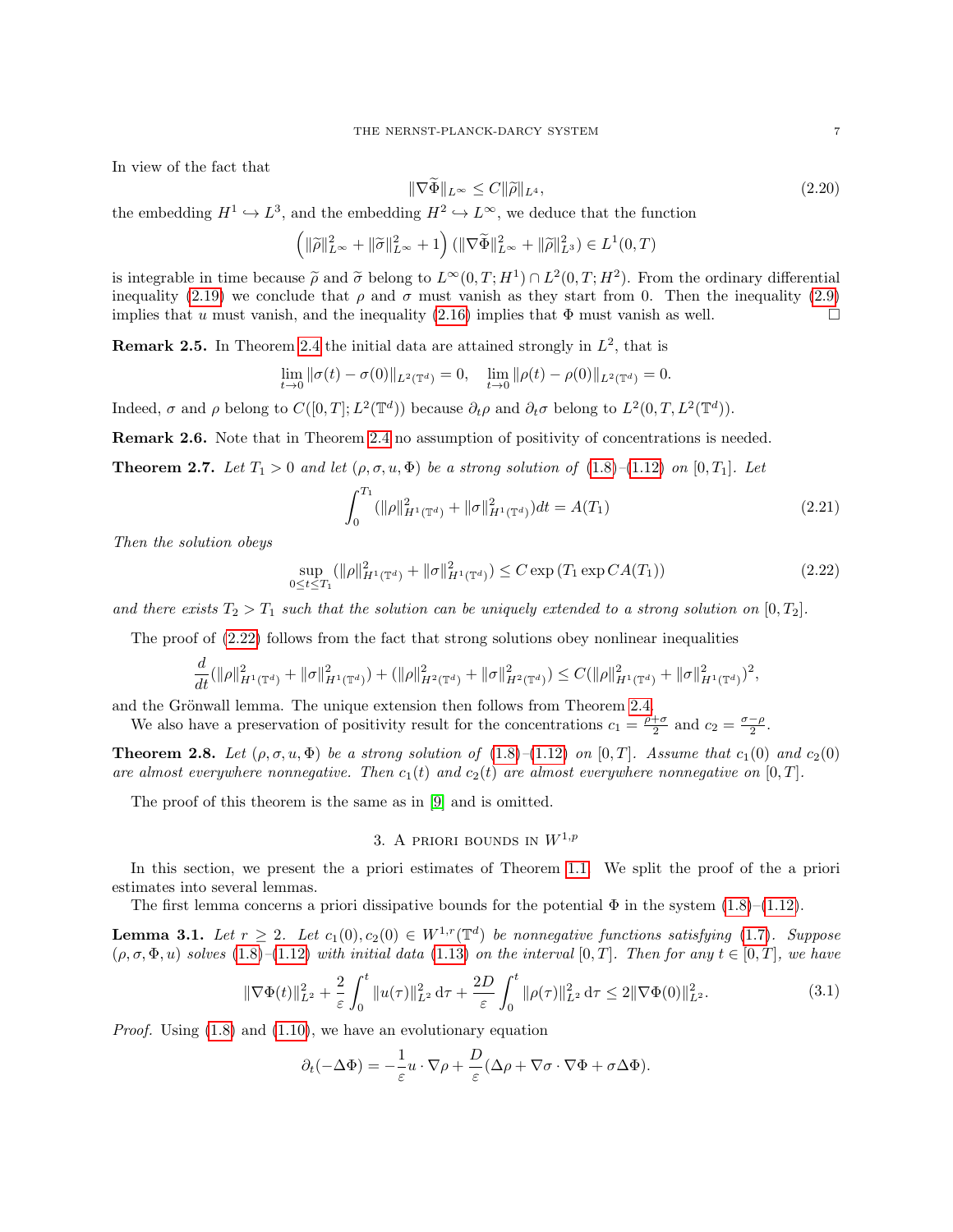Testing this equation with  $\Phi$  and integrating by parts, we find

$$
\frac{1}{2} \frac{d}{dt} \|\nabla \Phi\|_{L^2}^2 = -\frac{1}{\varepsilon} \int u \cdot \nabla \rho \Phi + \frac{D}{\varepsilon} \int \Delta \rho \Phi + \frac{D}{\varepsilon} \int \nabla \cdot (\sigma \nabla \Phi) \Phi
$$

$$
= \frac{1}{\varepsilon} \int u \cdot (\rho \nabla \Phi) + \frac{D}{\varepsilon} \int \rho \Delta \Phi - \frac{D}{\varepsilon} \int \sigma |\nabla \Phi|^2.
$$

By equations  $(1.11)$  and  $(1.10)$ , we obtain

$$
\frac{1}{2}\frac{\mathrm{d}}{\mathrm{d}t}\|\nabla\Phi\|_{L^2}^2 + \frac{1}{\varepsilon}\|u\|_{L^2}^2 + \frac{D}{\varepsilon^2}\|\rho\|_{L^2}^2 + \frac{D}{\varepsilon}\int\sigma|\nabla\Phi|^2 = 0.
$$

Integrating in time and discarding the last term on the left hand side (notice that  $\sigma = c_1 + c_2 \ge 0$ ) give the inequality  $(3.1)$ .

In the following lemma we establish useful bounds for the fluid velocity field  $u$ .

**Lemma 3.2.** Let  $(\rho, u)$  satisfy  $(1.11)$ – $(1.12)$ . Then

$$
||u||_{L^p} \le C||\rho \nabla \Phi||_{L^p} \le C||\rho||_{L^p}||\nabla \Phi||_{L^\infty},\tag{3.2}
$$

$$
\|\nabla u\|_{L^r} \le C \|\nabla \rho\|_{L^r} \|\nabla \Phi\|_{L^\infty},\tag{3.3}
$$

for all  $p, r \in (1, \infty)$ .

*Proof.* Applying the Leray projector to  $(1.11)$  and noting that the Leray projector is bounded on  $L^p$  when  $p \in (1,\infty)$  (see, e.g., [\[5\]](#page-20-12)), we obtain [\(3.2\)](#page-7-0). As for [\(3.3\)](#page-7-1), we take the curl of [\(1.11\)](#page-2-3) and have

$$
\nabla^{\perp} \cdot u = -\kappa^{-1} \nabla^{\perp} \rho \cdot \nabla \Phi \quad \text{if } d = 2,
$$
  
curl  $u = -\kappa^{-1} \nabla \rho \times \nabla \Phi \quad \text{if } d = 3.$ 

Then the proof is completed by invoking the well-known estimate for divergence free functions,

<span id="page-7-1"></span><span id="page-7-0"></span>
$$
\|\nabla u\|_{L^r}\leq C\|\operatorname{curl} u\|_{L^r}
$$

for all  $r \in (1,\infty)$ .

A key step of proving global a priori bounds for the weak solutions is to obtain  $(1.14)(ii)$  $(1.14)(ii)$  and thus  $(1.14)(i)$  $(1.14)(i)$ . In either two or three dimensions, in view of  $(1.10)$ , elliptic estimates, and Sobolev embeddings  $H^1(\mathbb{T}^d) \hookrightarrow L^6(\mathbb{T}^d)$  and  $W^{1,4}(\mathbb{T}^d) \hookrightarrow L^{\infty}(\mathbb{T}^d)$  for  $d = 2,3$ , we have

$$
\|\nabla\Phi\|_{L^6} \le C \|\rho\|_{L^2},\tag{3.4}
$$

<span id="page-7-6"></span><span id="page-7-5"></span><span id="page-7-4"></span><span id="page-7-3"></span><span id="page-7-2"></span>
$$
\|\nabla\Phi\|_{L^{\infty}} \le C\|\rho\|_{L^{4}}.\tag{3.5}
$$

The following lemma states the pointwise exponential decay of  $\|\rho\|_{L^p}$  and  $\|\nabla\Phi\|_{L^{\infty}}$ .

**Lemma 3.3.** Let  $r \geq 2$ . Let  $c_1(0), c_2(0) \in W^{1,r}(\mathbb{T}^d)$  be nonnegative functions satisfying [\(1.7\)](#page-1-1). Suppose  $(\rho, \sigma, \Phi, u)$  solves [\(1.8\)](#page-2-0)–[\(1.12\)](#page-2-1) with initial data [\(1.13\)](#page-2-4) on the interval [0, T]. Then for any  $t \in [0, T]$ , we have

$$
\|\rho(t)\|_{L^p} \le C_p e^{-C't}, \qquad \forall p \ge 2,
$$
\n
$$
(3.6)
$$

$$
\|\nabla\Phi(t)\|_{L^{\infty}} \le Ce^{-C't},\tag{3.7}
$$

for some constants  $C_p, C' > 0$ , with C' independent of p.

Proof. We first observe that  $(1.9)$  is equivalent to

$$
\partial_t(\sigma - \bar{\sigma}) = -u \cdot \nabla(\sigma - \bar{\sigma}) + D(\Delta(\sigma - \bar{\sigma}) + \nabla\rho \cdot \nabla\Phi + \rho\Delta\Phi). \tag{3.8}
$$

Here  $\bar{\sigma} \geq 0$  since  $c_1, c_2 \geq 0$  when  $t = 0$  and  $\bar{\sigma}$  is conserved in time due to [\(1.9\)](#page-2-7). The time dependent function σ will converge in the long time limit to the time independent average  $\bar{\sigma}$ . Moreover, by referring to the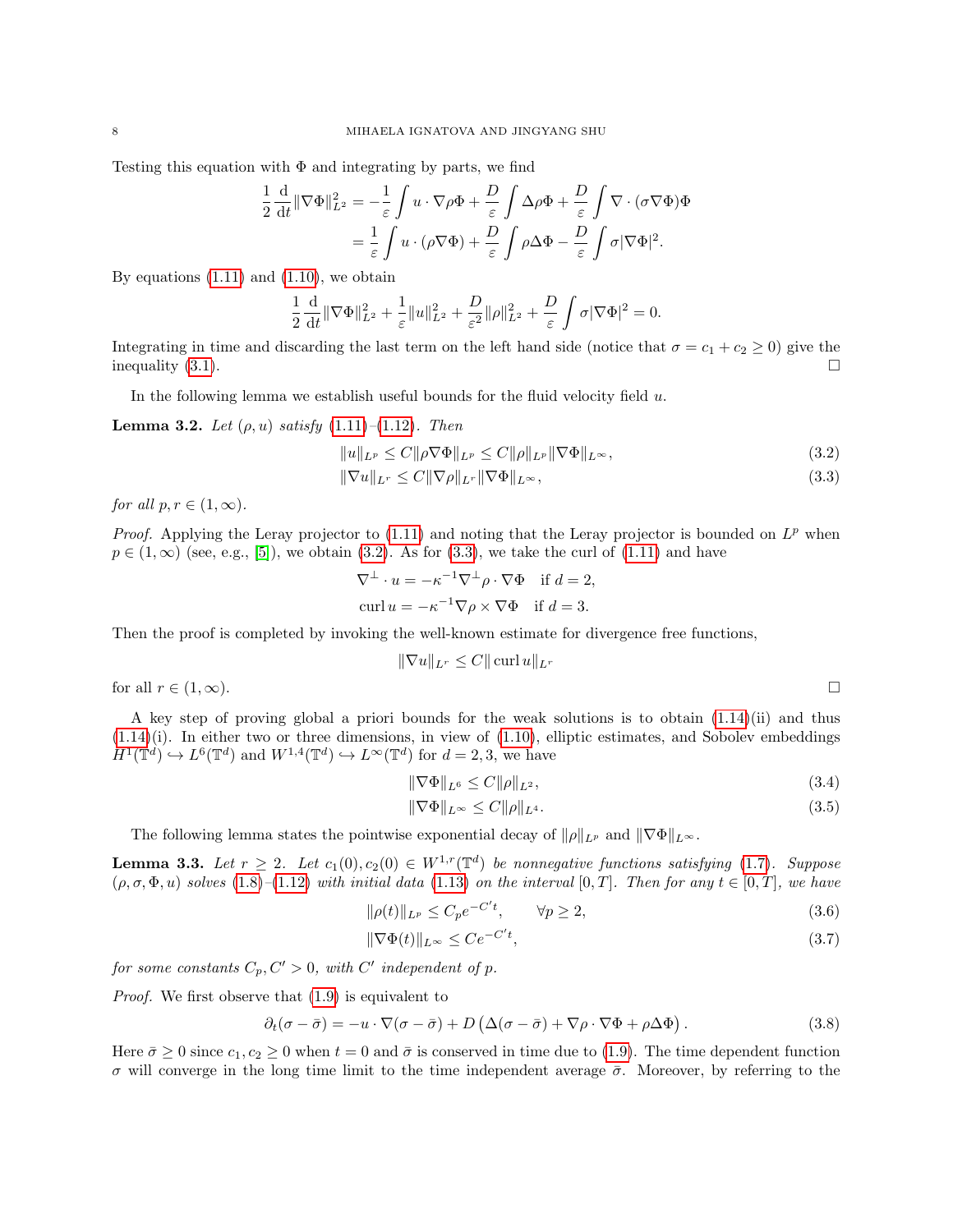departure from average we reveal the dissipative nature of the system formed by  $\sigma - \bar{\sigma}$  and  $\rho$ . Indeed, let  $p \geq 2$ . We multiply [\(1.8\)](#page-2-0) by  $\frac{1}{p-1}\rho|\rho|^{p-2}$  and [\(3.8\)](#page-7-2) by  $\frac{1}{p-1}(\sigma-\bar{\sigma})|\sigma-\bar{\sigma}|^{p-2}$ , and then integrate by parts,

$$
\frac{1}{p(p-1)}\frac{\mathrm{d}}{\mathrm{d}t}\|\rho\|_{L^p}^p = -D\int |\rho|^{p-2}|\nabla \rho|^2 - D\int |\rho|^{p-2}(\sigma-\bar{\sigma})\nabla \rho \cdot \nabla \Phi - D\int |\rho|^{p-2}\bar{\sigma}\nabla \rho \cdot \nabla \Phi,\tag{3.9}
$$

$$
\frac{1}{p(p-1)}\frac{\mathrm{d}}{\mathrm{d}t}\|\sigma-\bar{\sigma}\|_{L^p}^p = -D\int |\sigma-\bar{\sigma}|^{p-2}|\nabla(\sigma-\bar{\sigma})|^2 - D\int |\sigma-\bar{\sigma}|^{p-2}\rho\nabla(\sigma-\bar{\sigma})\cdot\nabla\Phi. \tag{3.10}
$$

Taking  $p = 2$ , summing [\(3.9\)](#page-8-1) and [\(3.10\)](#page-8-2), and using [\(1.10\)](#page-2-2), we obtain

<span id="page-8-1"></span>
$$
\frac{1}{2}\frac{\mathrm{d}}{\mathrm{d}t}\left(\|\rho\|_{L^2}^2 + \|\sigma - \bar{\sigma}\|_{L^2}^2\right) + D\left(\|\nabla \rho\|_{L^2}^2 + \|\nabla(\sigma - \bar{\sigma})\|_{L^2}^2\right) + \frac{D}{\varepsilon}\int \sigma \rho^2 = 0.
$$

Recall that the ionic concentrations  $c_1, c_2 \ge 0$ , so that  $\sigma = c_1 + c_2 \ge 0$ , and thus, the last term on the left hand side is nonnegative. Furthermore, since  $|\rho| = |c_1 - c_2| \le c_1 + c_2 = \sigma$ , we have that

$$
\frac{1}{2}\frac{\mathrm{d}}{\mathrm{d}t}\left(\|\rho\|_{L^2}^2 + \|\sigma - \bar{\sigma}\|_{L^2}^2\right) + D\left(\|\nabla\rho\|_{L^2}^2 + \|\nabla(\sigma - \bar{\sigma})\|_{L^2}^2\right) + \frac{D}{\varepsilon}\|\rho\|_{L^3}^3 \le 0. \tag{3.11}
$$

By the Poincaré inequality and Grönwall's inequality, we deduce the following exponential pointwise decay

<span id="page-8-2"></span>
$$
\|\rho(t)\|_{L^2}^2 + \|\sigma(t) - \bar{\sigma}\|_{L^2}^2 \le \left( \|\rho(0)\|_{L^2}^2 + \|\sigma(0) - \bar{\sigma}\|_{L^2}^2 \right) e^{-C't},\tag{3.12}
$$

and the bounds

$$
2D\int_0^t \|\nabla \rho(\tau)\|_{L^2}^2 + \|\nabla \sigma(\tau)\|_{L^2}^2 d\tau + \frac{2D}{\varepsilon} \int_0^t \|\rho(\tau)\|_{L^3}^3 d\tau \le \|\rho(0)\|_{L^2}^2 + \|\sigma(0) - \bar{\sigma}\|_{L^2}^2. \tag{3.13}
$$

We obtain from [\(3.4\)](#page-7-3) and [\(3.12\)](#page-8-3) that

<span id="page-8-8"></span><span id="page-8-7"></span><span id="page-8-6"></span><span id="page-8-5"></span><span id="page-8-3"></span><span id="page-8-0"></span>
$$
\|\nabla\Phi(t)\|_{L^6} \le C\|\rho(t)\|_{L^2} \le Ce^{-C't}.\tag{3.14}
$$

For  $p \geq 4$ , we have from  $(1.8)$ – $(1.10)$  that

$$
\frac{1}{p(p-1)}\frac{\mathrm{d}}{\mathrm{d}t}\|\rho\|_{L^p}^p = -D\int |\rho|^{p-2}|\nabla \rho|^2 - \frac{D\bar{\sigma}}{(p-1)\varepsilon}\int |\rho|^p - D\int |\rho|^{p-2}(\sigma-\bar{\sigma})\nabla \rho \cdot \nabla \Phi,\tag{3.15}
$$

$$
\frac{1}{p(p-1)}\frac{\mathrm{d}}{\mathrm{d}t}\|\sigma-\bar{\sigma}\|_{L^p}^p = -D\int |\sigma-\bar{\sigma}|^{p-2}|\nabla(\sigma-\bar{\sigma})|^2 - D\int |\sigma-\bar{\sigma}|^{p-2}\rho\nabla(\sigma-\bar{\sigma})\cdot\nabla\Phi. \tag{3.16}
$$

Notice that by Hölder's inequalities with exponents 6, 3, 2 and  $\frac{p}{3}$ ,  $\frac{p}{p-3}$ , the Gagliardo–Nirenberg interpolation inequality

<span id="page-8-4"></span>
$$
||f||_{L^{\frac{3(p-2)}{p-3}}} \leq C||\nabla f||_{L^2}^{\frac{dp}{6(p-2)}}||f||_{L^2}^{1-\frac{dp}{6(p-2)}} + ||f||_{L^2},
$$

and Young's inequality with exponents  $\frac{12}{6+d}$ ,  $\frac{12}{6-d}$  and 2, 2, we have

$$
D \int |\rho|^{p-2} (\sigma - \bar{\sigma}) \nabla \rho \cdot \nabla \Phi
$$
  
\n
$$
\leq \frac{2D}{p} \|\nabla \Phi\|_{L^6} \|\nabla |\rho|^{\frac{p}{2}} \|_{L^2} \|\rho|^{\frac{p-2}{2}} (\sigma - \bar{\sigma}) \|_{L^3}
$$
  
\n
$$
\leq \frac{2D}{p} \|\nabla \Phi\|_{L^6} \|\nabla |\rho|^{\frac{p}{2}} \|_{L^2} \|\rho|^{\frac{p}{2}} \|\frac{p-2}{p-3} \|\sigma - \bar{\sigma} \|_{L^p}
$$
  
\n
$$
\leq C \|\nabla \Phi\|_{L^6} \|\nabla |\rho|^{\frac{p}{2}} \|_{L^2}^{1 + \frac{d}{6}} \|\rho\|_{L^{p}}^{\frac{(6-d)p}{2} - 1} \|\sigma - \bar{\sigma} \|_{L^p} + C \|\nabla \Phi\|_{L^6} \|\nabla |\rho|^{\frac{p}{2}} \|_{L^2} \|\rho\|_{L^p}^{\frac{p-2}{2}} \|\sigma - \bar{\sigma} \|_{L^p}
$$
  
\n
$$
\leq \frac{D}{2} \int |\rho|^{p-2} |\nabla \rho|^2 + C \|\nabla \Phi\|_{L^6}^{\frac{12}{6-d}} \|\rho\|_{L^p}^{p - \frac{12}{6-d}} \|\sigma - \bar{\sigma} \|_{L^p}^{\frac{12}{6-d}} + C \|\nabla \Phi\|_{L^6}^2 \|\rho\|_{L^p}^{p-2} \|\sigma - \bar{\sigma} \|_{L^p}^2.
$$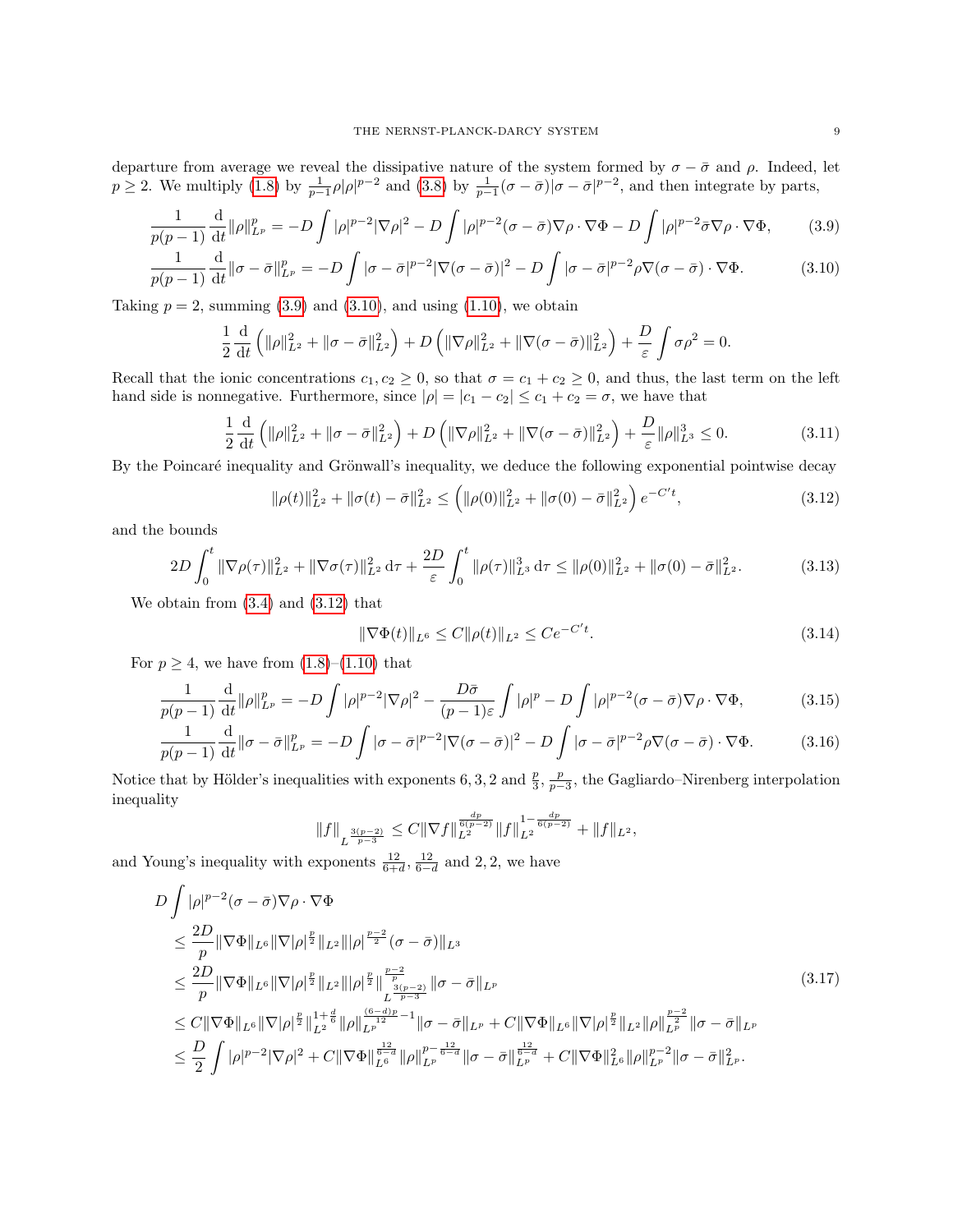Similarly, we have

$$
D \int |\sigma - \bar{\sigma}|^{p-2} \rho \nabla \sigma \cdot \nabla \Phi
$$
\n
$$
\leq \frac{D}{2} \int |\sigma - \bar{\sigma}|^{p-2} |\nabla \sigma|^2 + C \|\nabla \Phi\|_{L^6}^{\frac{12}{6-d}} \|\sigma - \bar{\sigma}\|_{L^p}^{p - \frac{12}{6-d}} \|\rho\|_{L^p}^{\frac{12}{6-d}} + C \|\nabla \Phi\|_{L^6}^2 \|\sigma - \bar{\sigma}\|_{L^p}^{p-2} \|\rho\|_{L^p}^2.
$$
\n(3.18)

Using  $(3.17)-(3.18)$  $(3.17)-(3.18)$  $(3.17)-(3.18)$  for the nonlinear terms in  $(3.15)-(3.16)$  $(3.15)-(3.16)$  $(3.15)-(3.16)$ , absorbing and neglecting the terms involving  $\int |\rho|^{p-2} |\nabla \rho|^2$  and  $\int |\sigma - \bar{\sigma}|^{p-2} |\nabla \sigma|^2$  yield

<span id="page-9-0"></span>
$$
\frac{\mathrm{d}}{\mathrm{d}t}\left(\|\rho\|_{L^p}+\|\sigma-\bar{\sigma}\|_{L^p}\right)+\frac{D\bar{\sigma}}{\varepsilon}\|\rho\|_{L^p}\leq C\left(\|\nabla\Phi\|_{L^6}^2+\|\nabla\Phi\|_{L^6}^{\frac{12}{6-d}}\right)\left(\|\rho\|_{L^p}+\|\sigma-\bar{\sigma}\|_{L^p}\right).
$$

Dropping the dissipation term and applying Grönwall's inequality give

$$
\|\rho(t)\|_{L^p} + \|\sigma(t) - \bar{\sigma}\|_{L^p} \leq \left( \|\rho(0)\|_{L^p} + \|\sigma(0) - \bar{\sigma}\|_{L^p} \right) e^{C \int_0^t \|\nabla \Phi(\tau)\|_{L^6}^2 + \|\nabla \Phi(\tau)\|_{L^6}^{\frac{12}{6-d}} d\tau}.
$$

In view of [\(3.14\)](#page-8-7),  $\int_0^t \|\nabla \Phi(\tau)\|_{L^6}^2 + \|\nabla \Phi(\tau)\|_{L^6}^{\frac{12}{6-d}} d\tau$  is uniformly bounded for all  $t > 0$ . Thus, we obtain  $\|\rho(t)\|_{L^p} + \|\sigma(t) - \bar{\sigma}\|_{L^p} \leq C,$  (3.19)

where  $C > 0$  is a constant depending only on p, the initial data, and the parameters of the problem.

Now we use [\(3.17\)](#page-8-4) again in [\(3.15\)](#page-8-5), and update with the new estimate [\(3.19\)](#page-9-1) to derive

$$
\frac{1}{p(p-1)}\frac{\mathrm{d}}{\mathrm{d}t}\|\rho\|_{L^p}^p + \frac{D\bar{\sigma}}{(p-1)\varepsilon}\|\rho\|_{L^p}^p \leq C\|\nabla\Phi\|_{L^6}^{\frac{12}{6-d}}\|\rho\|_{L^p}^{p-\frac{12}{6-d}}\|\sigma-\bar{\sigma}\|_{L^p}^{\frac{12}{6-d}} + C\|\nabla\Phi\|_{L^6}^2\|\rho\|_{L^p}^{p-2}\|\sigma-\bar{\sigma}\|_{L^p}^2
$$
  

$$
\leq C\left(\|\nabla\Phi\|_{L^6}^2 + \|\nabla\Phi\|_{L^6}^{\frac{12}{6-d}}\right).
$$

Integrating in time and applying [\(3.14\)](#page-8-7) then yield

$$
\|\rho(t)\|_{L^p}^p \le e^{-\frac{D\bar{\sigma}_p}{\varepsilon}t} \left( \|\rho(0)\|_{L^p}^p + C \int_0^t \|\nabla\Phi(\tau)\|_{L^6}^2 + \|\nabla\Phi(\tau)\|_{L^6}^{\frac{12}{6-d}} d\tau \right) \le Ce^{-\frac{D\bar{\sigma}_p}{\varepsilon}t},
$$

which leads to  $(3.6)$ . Finally, in view of  $(3.5)$  and  $(3.6)$ , we conclude  $(3.7)$ .

The following lemma establishes the pointwise decay of  $\|\sigma - \bar{\sigma}\|_{L^p}$ , whose proof is based on a Moser's type iteration argument as in [\[2,](#page-20-3) [3,](#page-20-13) [8,](#page-20-4) [14\]](#page-20-8). The purpose of this is to obtain by induction, from properties of the dissipative factors,  $L^p$  bounds for higher values of  $p$ .

**Lemma 3.4.** Let  $r \geq 2$ . Let  $c_1(0), c_2(0) \in W^{1,r}(\mathbb{T}^d)$  be nonnegative functions satisfying [\(1.7\)](#page-1-1). Suppose  $(\rho, \sigma, \Phi, u)$  solves  $(1.8)$ – $(1.12)$  with initial data  $(1.13)$  on the interval  $[0, T]$ . Then for any  $t \in [0, T]$ , we have

<span id="page-9-2"></span><span id="page-9-1"></span>
$$
\|\sigma(t) - \bar{\sigma}\|_{L^p} \le C_p e^{-C't}, \qquad \forall p \ge 2,
$$
\n(3.20)

for some constants  $C_p, C' > 0$  with  $C'$  independent of p.

Proof. From  $(3.10)$ , we have

$$
\frac{1}{p}\frac{\mathrm{d}}{\mathrm{d}t}\left\||\sigma-\bar{\sigma}|^{\frac{p}{2}}\right\|_{L^2}^2+D(p-1)\int|\sigma-\bar{\sigma}|^{p-2}|\nabla(\sigma-\bar{\sigma})|^2=-D(p-1)\int|\sigma-\bar{\sigma}|^{p-2}\rho\nabla(\sigma-\bar{\sigma})\cdot\nabla\Phi.
$$

We use the bounds

$$
D(p-1)\int |\sigma - \bar{\sigma}|^{p-2} |\nabla(\sigma - \bar{\sigma})|^2 = \frac{4D(p-1)}{p^2} \int \left|\nabla |\sigma - \bar{\sigma}|^{\frac{p}{2}}\right|^2 \ge \frac{2D}{p} \int \left|\nabla |\sigma - \bar{\sigma}|^{\frac{p}{2}}\right|^2
$$

$$
D(p-1)\int |\sigma - \bar{\sigma}|^{p-2} \sqrt{\sigma} \langle \sigma - \bar{\sigma} \rangle \cdot \nabla \Phi \le 2D \|\sigma\|_{L^{\infty}} \|\nabla \Phi\|_{L^{\infty}} \|\sigma - \bar{\sigma}|^{\frac{p}{2}} \|\nabla |\sigma - \bar{\sigma}|^{\frac{p}{2}} \|\nabla |\sigma - \bar{\sigma}|^{\frac{p}{2}} \|\sigma\|_{L^{\infty}}.
$$

and

$$
D(p-1)\int |\sigma-\bar{\sigma}|^{p-2}\rho \nabla(\sigma-\bar{\sigma})\cdot \nabla \Phi \leq 2D\|\rho\|_{L^p} \|\nabla \Phi\|_{L^\infty} \left\||\sigma-\bar{\sigma}|^{\frac{p}{2}}\right\|_{L^2}^{\frac{p-2}{p}}\left\|\nabla |\sigma-\bar{\sigma}|^{\frac{p}{2}}\right\|_{L^2}
$$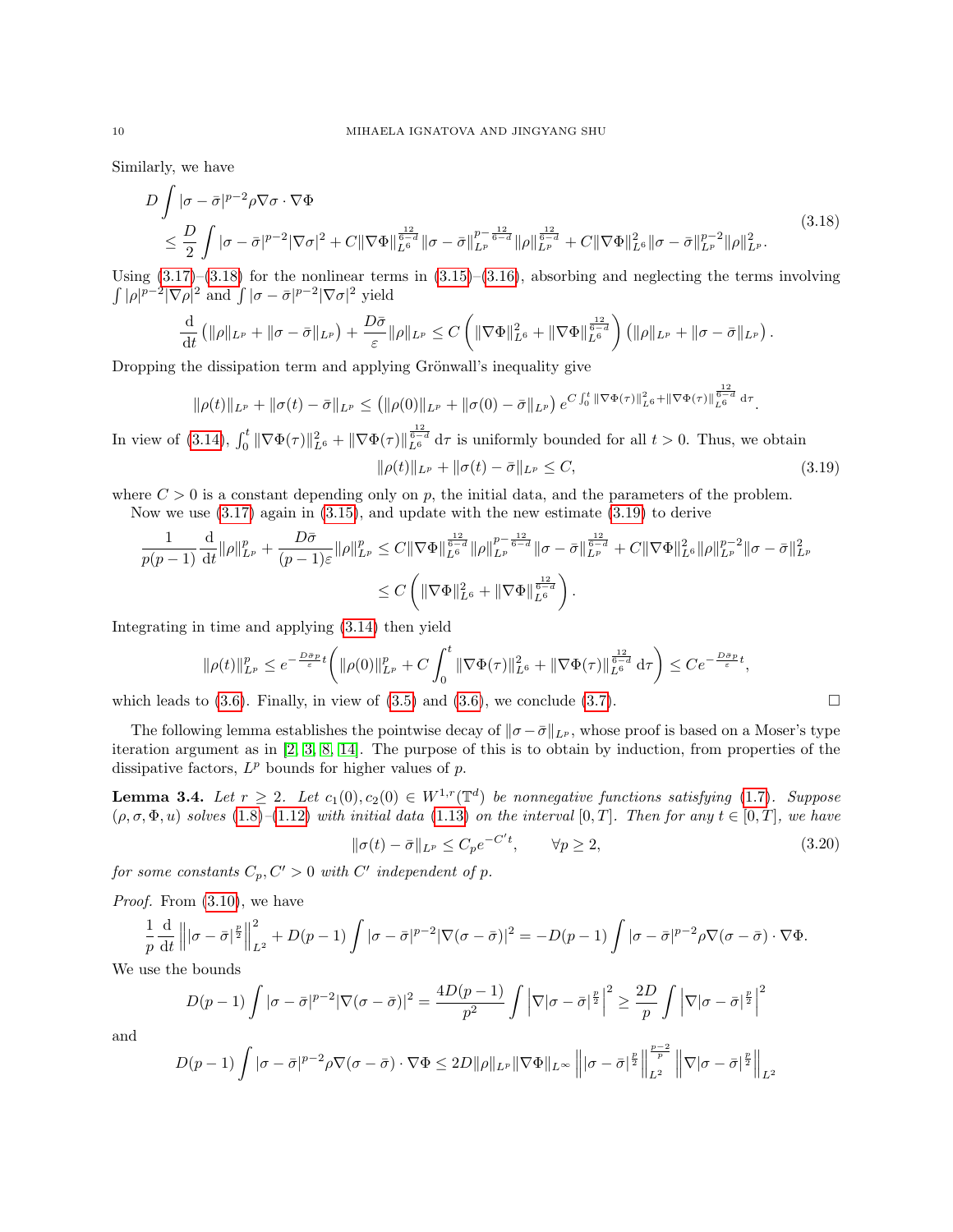to deduce

$$
\frac{\mathrm{d}}{\mathrm{d}t}\left\||\sigma-\bar{\sigma}|^{\frac{p}{2}}\right\|_{L^2}^2+2D\left\|\nabla|\sigma-\bar{\sigma}|^{\frac{p}{2}}\right\|_{L^2}^2\leq 2Dp\|\rho\|_{L^p}\|\nabla\Phi\|_{L^\infty}\left\||\sigma-\bar{\sigma}|^{\frac{p}{2}}\right\|_{L^2}^{\frac{p-2}{p}}\left\|\nabla|\sigma-\bar{\sigma}|^{\frac{p}{2}}\right\|_{L^2}.
$$

By Young's inequality, we have

<span id="page-10-2"></span>
$$
\frac{\mathrm{d}}{\mathrm{d}t} \left\| |\sigma - \bar{\sigma}|^{\frac{p}{2}} \right\|_{L^{2}}^{2} + D \left\| \nabla |\sigma - \bar{\sigma}|^{\frac{p}{2}} \right\|_{L^{2}}^{2} \le D p^{2} \|\rho\|_{L^{p}}^{2} \|\nabla \Phi\|_{L^{\infty}}^{2} \left\| |\sigma - \bar{\sigma}|^{\frac{p}{2}} \right\|_{L^{2}}^{2 - \frac{4}{p}}.
$$
\n(3.21)

The Gagliardo-Nirenberg interpolation inequality and Young's inequality imply that

$$
\left\| |\sigma - \bar{\sigma}|^{\frac{p}{2}} \right\|_{L^{2}}^{2} \leq M \left\| \nabla |\sigma - \bar{\sigma}|^{\frac{p}{2}} \right\|_{L^{2}}^{\frac{2d}{2+d}} \left\| |\sigma - \bar{\sigma}|^{\frac{p}{2}} \right\|_{L^{1}}^{\frac{4}{2+d}} + M \left\| |\sigma - \bar{\sigma}|^{\frac{p}{2}} \right\|_{L^{1}}^{2}
$$
  
\n
$$
\leq \delta \left\| \nabla |\sigma - \bar{\sigma}|^{\frac{p}{2}} \right\|_{L^{2}}^{2} + \frac{2d^{\frac{d}{2}}}{(2+d)^{1+\frac{d}{2}}} \frac{M^{\frac{2+d}{2}} + M\delta^{\frac{d}{2}}}{\delta^{\frac{d}{2}}} \left\| |\sigma - \bar{\sigma}|^{\frac{p}{2}} \right\|_{L^{1}}^{2}
$$
  
\n
$$
\leq \delta \left\| \nabla |\sigma - \bar{\sigma}|^{\frac{p}{2}} \right\|_{L^{2}}^{2} + \frac{M^{\frac{2+d}{2}} + M\delta^{\frac{d}{2}}}{\delta^{\frac{d}{2}}} \left\| |\sigma - \bar{\sigma}|^{\frac{p}{2}} \right\|_{L^{1}}^{2}, \tag{3.22}
$$

where  $M > 0$  is the constant from the interpolation inequality and  $\delta$  is a number to be chosen later.

Multiplying [\(3.22\)](#page-10-0) by  $\frac{D}{\delta}$ , we get

<span id="page-10-1"></span><span id="page-10-0"></span>
$$
D\left\|\nabla|\sigma-\bar{\sigma}\right\|_{L^{2}}^{2}\geq\frac{D}{\delta}\left\||\sigma-\bar{\sigma}\right\|_{L^{2}}^{2}-D\frac{M^{\frac{2+d}{2}}+M\delta^{\frac{d}{2}}}{\delta^{1+\frac{d}{2}}}\left\||\sigma-\bar{\sigma}\right\|_{L^{1}}^{2}.
$$
\n(3.23)

Thus, using  $(3.23)$  in  $(3.21)$  yields

$$
\frac{\mathrm{d}}{\mathrm{d}t} \left\| |\sigma - \bar{\sigma}|^{\frac{p}{2}} \right\|_{L^{2}}^{2} + \frac{D}{\delta} \left\| |\sigma - \bar{\sigma}|^{\frac{p}{2}} \right\|_{L^{2}}^{2} \le D p^{2} \| \rho \|_{L^{p}}^{2} \| \nabla \Phi \|_{L^{\infty}}^{2} \left\| |\sigma - \bar{\sigma}|^{\frac{p}{2}} \right\|_{L^{2}}^{2 - \frac{4}{p}} + D \frac{M^{\frac{2+d}{2}} + M \delta^{\frac{d}{2}}}{\delta^{1 + \frac{d}{2}}} \left\| |\sigma - \bar{\sigma}|^{\frac{p}{2}} \right\|_{L^{1}}^{2}.
$$
\n(3.24)

Now we choose  $\delta = \frac{1}{2p}$  and use a Young inequality with exponents  $\frac{p}{p-2}$ ,  $\frac{p}{2}$  to deduce

$$
\frac{\mathrm{d}}{\mathrm{d}t} \left\| \sigma - \bar{\sigma} \right\|_{L^p}^p + pD \left\| \sigma - \bar{\sigma} \right\|_{L^p}^p \le C_p \left( \| \rho \|_{L^p}^2 \| \nabla \Phi \|_{L^\infty}^2 \right)^{\frac{p}{2}} + C_p \left\| \sigma - \bar{\sigma} \right\|_{L^{\frac{p}{2}}}^p. \tag{3.25}
$$

Applying Grönwall's inequality then leads to

$$
\|\sigma(t) - \bar{\sigma}\|_{L^p}^p \le e^{-pDt} \left[ \|\sigma(0) - \bar{\sigma}\|_{L^p}^p + C_p \int_0^t e^{pD\tau} \|\rho(\tau)\|_{L^p}^p \|\nabla \Phi(\tau)\|_{L^\infty}^p d\tau \right] + C_p \int_0^t e^{pD\tau} \|\sigma(\tau) - \bar{\sigma}\|_{L^p}^p d\tau \right].
$$
\n(3.26)

From  $(3.6)$ – $(3.7)$  it follows that

$$
\int_0^t e^{-pD(t-\tau)} \|\rho(\tau)\|_{L^p}^p \|\nabla \Phi(\tau)\|_{L^\infty}^p \,d\tau \le Ce^{-pDt} \int_0^t e^{p(D-C')\tau} \,d\tau \le Ce^{-pC't} + Ce^{-pDt} \le Ce^{-pC't}
$$

holds with  $C'$  bounded from below independently of  $p$ . We estimate the last integral in  $(3.26)$  by induction. We first recall that  $\|\sigma(t) - \bar{\sigma}\|_{L^2}$  decays exponentially in time (see [\(3.12\)](#page-8-3)).

We take  $p = 2^{j+1}$  for  $j \in \mathbb{N}$  and assume by induction that

<span id="page-10-3"></span>
$$
\left\|\sigma(t) - \bar{\sigma}\right\|_{L^p}^p \le Ce^{-pc_p t} \tag{3.27}
$$

with  $c_p > \epsilon > 0$  bounded from below independently of p. We take, without loss of generality  $\epsilon \leq \frac{D}{2}$ . We deduce from [\(3.26\)](#page-10-3) that

$$
\left\|\sigma(t) - \bar{\sigma}\right\|_{L^p}^p \le Ce^{-pDt} \left(1 + e^{-pC't} + \int_0^t e^{p\left(D - 2c\frac{p}{2}\right)\tau} d\tau\right) \le Ce^{-pC't} + Ce^{-pkt}
$$
(3.28)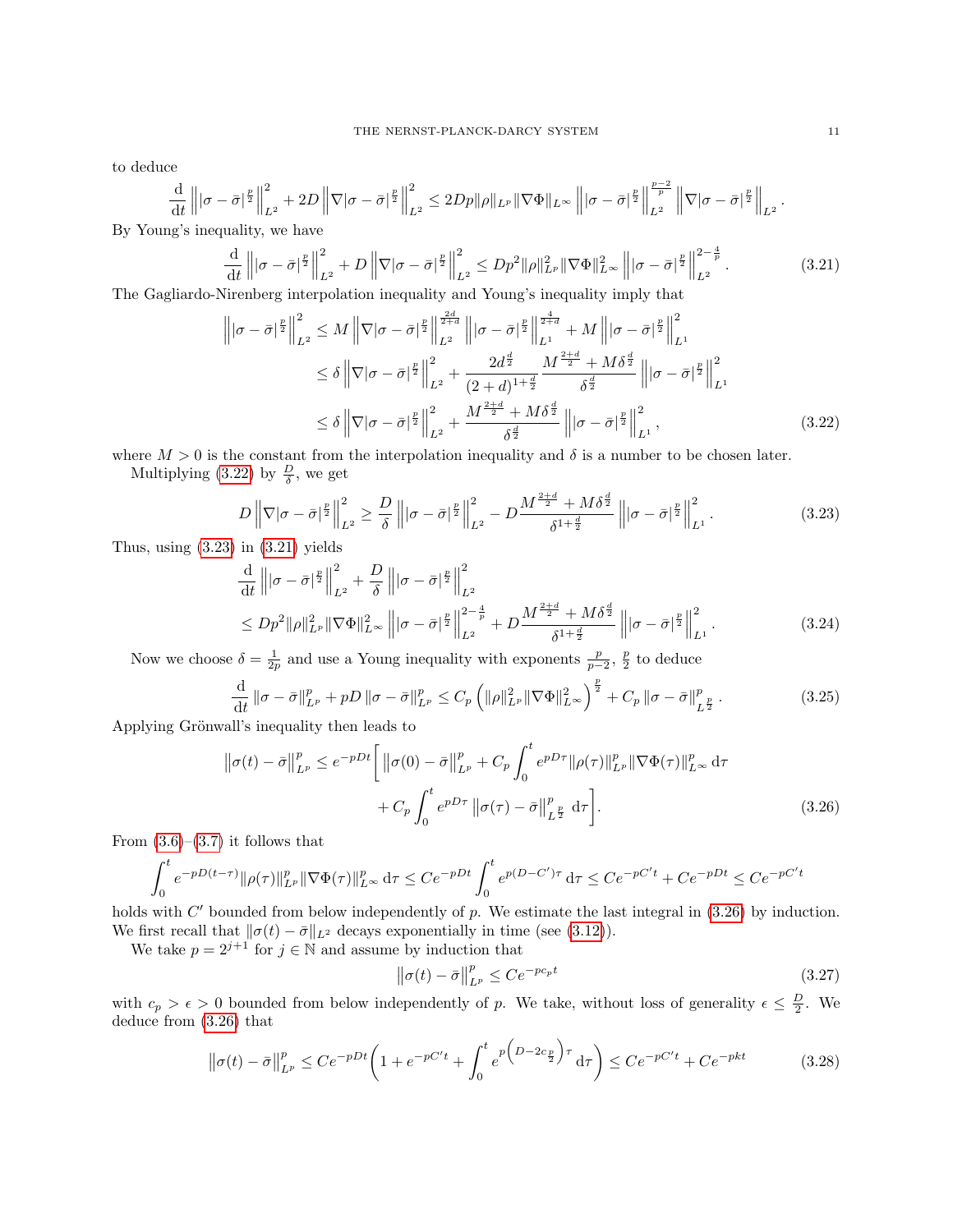with  $k = \min\{D; 2c_{\frac{p}{2}}\} \ge \min\{D; 2\epsilon\} = 2\epsilon$ . Thus  $c_p$  is bounded from below by  $\epsilon > 0$  which is uniform in  $p \to \infty$ .

Therefore, we deduced from [\(3.26\)](#page-10-3) that  $\|\sigma(t)-\bar{\sigma}\|_{L^p}$  decays exponentially for each fixed  $p \ge 2$  of the form  $p = 2^j$   $(j \in \mathbb{N})$  at a rate bounded from below uniformly as  $p \to \infty$ . Then by interpolation, we obtain that  $\|\sigma(t) - \bar{\sigma}\|_{L^p}$  decays exponentially for all  $p \geq 2$ , at a rate bounded from below uniformly as  $p \to \infty$ , which is  $(3.20)$ .

The next lemma concerns the  $W^{1,r}$  norms of the solutions, which finishes the a priori estimates in Theorem [1.1.](#page-2-8)

**Lemma 3.5.** Let  $r \geq 2$ . Let  $c_1(0), c_2(0) \in W^{1,r}(\mathbb{T}^d)$  be nonnegative functions satisfying [\(1.7\)](#page-1-1). Suppose  $(\rho, \sigma, \Phi, u)$  solves [\(1.8\)](#page-2-0)–[\(1.12\)](#page-2-1) with initial data [\(1.13\)](#page-2-4) on the interval [0, T]. Then for any  $t \in [0, T]$ , we have

$$
\|\nabla \rho(t)\|_{L^2}^2 + \|\nabla \sigma(t)\|_{L^2}^2 + \int_0^t \|\Delta \rho(\tau)\|_{L^2}^2 + \|\Delta \sigma(\tau)\|_{L^2}^2 \, d\tau \le C,\tag{3.29}
$$

<span id="page-11-2"></span>
$$
\left\|\nabla \rho(t)\right\|_{L^r} + \left\|\nabla \sigma(t)\right\|_{L^r} \le Ce^{Ct},\tag{3.30}
$$

$$
\|\nabla u(t)\|_{L^r} \le Ce^{C''t},\tag{3.31}
$$

for some constants  $C > 0$  and  $C'' \in \mathbb{R}$ .

*Proof.* Testing [\(1.8\)](#page-2-0) and [\(1.9\)](#page-2-7) with  $-\Delta \rho$  and  $-\Delta \sigma$  respectively, summing the resulting equations, and using  $(1.10)$ , we obtain

$$
\frac{1}{2} \frac{d}{dt} \left( \|\nabla \rho\|_{L^2}^2 + \|\nabla \sigma\|_{L^2}^2 \right) + D \left( \|\Delta \rho\|_{L^2}^2 + \|\Delta \sigma\|_{L^2}^2 \right) + \frac{D}{\varepsilon} \int \sigma |\nabla \rho|^2
$$
\n
$$
= \int u \cdot \nabla \rho \Delta \rho + \int u \cdot \nabla \sigma \Delta \sigma - D \int \Delta \rho (\nabla \sigma \cdot \nabla \Phi) - D \int \Delta \sigma (\nabla \rho \cdot \nabla \Phi)
$$
\n
$$
- \frac{D}{\varepsilon} \int \rho \nabla \rho \cdot \nabla \sigma - \frac{2D}{\varepsilon} \int \rho |\nabla \rho|^2.
$$
\n(3.32)

Using Hölder's inequality, the advection terms in  $(3.32)$  can be estimated as

$$
\int u \cdot \nabla \rho \Delta \rho + \int u \cdot \nabla \sigma \Delta \sigma \leq ||u||_{L^{6}} \left( \|\nabla \rho\|_{L^{3}} \|\Delta \rho\|_{L^{2}} + \|\nabla \sigma\|_{L^{3}} \|\Delta \sigma\|_{L^{2}} \right). \tag{3.33}
$$

We use the Gagliardo-Nirenberg inequality

<span id="page-11-1"></span><span id="page-11-0"></span>
$$
\|\nabla f\|_{L^3} \leq C \|\Delta f\|_{L^2}^{\frac{d}{6}} \|\nabla f\|_{L^2}^{1-\frac{d}{6}} + C \|\nabla f\|_{L^2}
$$

the estimate [\(3.2\)](#page-7-0), and Young's inequality with exponents  $\frac{12}{6+d}$  and  $\frac{12}{6-d}$  in [\(3.33\)](#page-11-1) to obtain

$$
\int u \cdot \nabla \rho \Delta \rho + \int u \cdot \nabla \sigma \Delta \sigma
$$
\n
$$
\leq C \|u\|_{L^6} \left( \|\nabla \rho\|_{L^2}^{1-\frac{d}{6}} \|\Delta \rho\|_{L^2}^{1+\frac{d}{6}} + \|\nabla \sigma\|_{L^2}^{1-\frac{d}{6}} \|\Delta \sigma\|_{L^2}^{1+\frac{d}{6}} \right) + C \|u\|_{L^6} \left( \|\nabla \rho\|_{L^2} \|\Delta \rho\|_{L^2} + \|\nabla \sigma\|_{L^2} \|\Delta \sigma\|_{L^2} \right)
$$
\n
$$
\leq \frac{D}{4} \left( \|\Delta \rho\|_{L^2}^2 + \|\Delta \sigma\|_{L^2}^2 \right) + C \left( \|\rho\|_{L^6}^2 \|\nabla \Phi\|_{L^\infty}^2 + \|\rho\|_{L^6}^{\frac{12}{6-d}} \|\nabla \Phi\|_{L^\infty}^{\frac{12}{6-d}} \right) \left( \|\nabla \rho\|_{L^2}^2 + \|\nabla \sigma\|_{L^2}^2 \right).
$$

The other terms in  $(3.32)$  can be estimated using Hölder's inequality, Young's inequality, and Ladyzhenskaya's inequalities in two or three dimensions

$$
||f||_{L^4} \leq C||f||_{L^2}^{1-\frac{d}{4}}||\nabla f||_{L^2}^{\frac{d}{4}}.
$$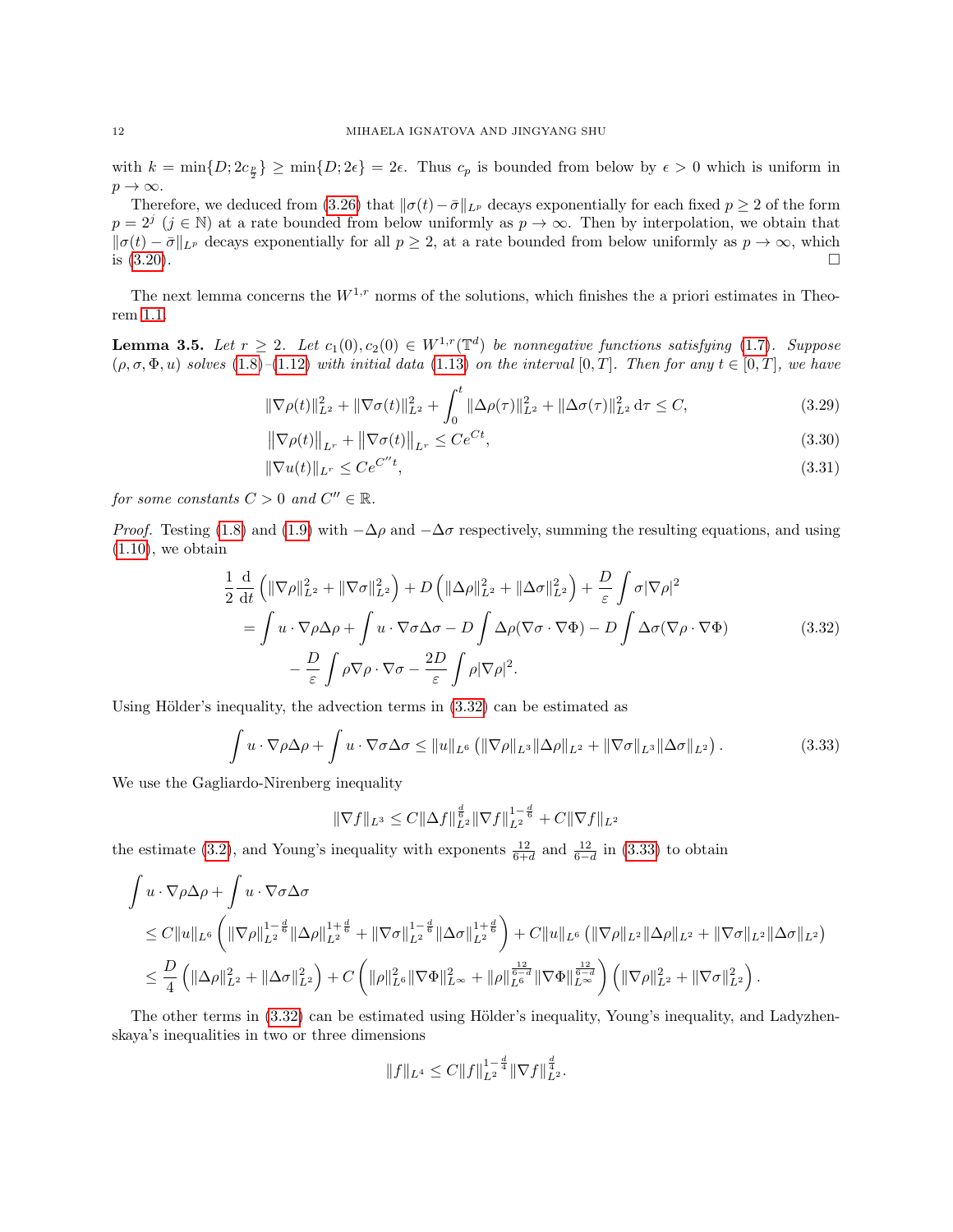The resulting estimates for [\(3.32\)](#page-11-0) is

$$
\begin{split} &\frac{\mathrm{d}}{\mathrm{d}t}\left(\|\nabla\rho\|^{2}_{L^{2}}+\|\nabla\sigma\|^{2}_{L^{2}}\right)+2D\left(\|\Delta\rho\|^{2}_{L^{2}}+\|\Delta\sigma\|^{2}_{L^{2}}\right)+\frac{2D}{\varepsilon}\int\sigma|\nabla\rho|^{2} \\ &\leq \frac{D}{2}\left(\|\Delta\rho\|^{2}_{L^{2}}+\|\Delta\sigma\|^{2}_{L^{2}}\right)+C\left(\|\rho\|^{2}_{L^{6}}\|\nabla\Phi\|^{2}_{L^{\infty}}+\|\rho\|_{L^{6}}^{\frac{12}{6-d}}\|\nabla\Phi\|^{2}_{L^{\infty}}\right)\left(\|\nabla\rho\|^{2}_{L^{2}}+\|\nabla\sigma\|^{2}_{L^{2}}\right) \\ &+C\|\nabla\Phi\|^{2}_{L^{\infty}}\left(\|\nabla\rho\|^{2}_{L^{2}}+\|\nabla\sigma\|^{2}_{L^{2}}\right)+C\|\rho\|_{L^{2}}\left(\|\nabla\rho\|^{2}_{L^{4}}+\|\nabla\sigma\|^{2}_{L^{4}}\right) \\ &\leq D\left(\|\Delta\rho\|^{2}_{L^{2}}+\|\Delta\sigma\|^{2}_{L^{2}}\right) \\ &+C\left(\|\nabla\Phi\|^{2}_{L^{\infty}}+\|\rho\|^{2}_{L^{6}}\|\nabla\Phi\|^{2}_{L^{\infty}}+\|\rho\|_{L^{6}}^{\frac{12}{6-d}}\|\nabla\Phi\|^{2}_{L^{\infty}}+\|\rho\|_{L^{2}}+\|\rho\|_{L^{2}}^{\frac{4}{4-d}}\right)\left(\|\nabla\rho\|^{2}_{L^{2}}+\|\nabla\sigma\|^{2}_{L^{2}}\right), \end{split}
$$

where in the last line we used the Young's inequality with exponents  $\frac{4}{d}$  and  $\frac{4}{4-d}$  and elliptic estimates. Integrating this inequality in time, we obtain

$$
\begin{split}\n\|\nabla \rho(t)\|_{L^{2}}^{2} + \|\nabla \sigma(t)\|_{L^{2}}^{2} + D \int_{0}^{t} \|\Delta \rho(\tau)\|_{L^{2}}^{2} + \|\Delta \sigma(\tau)\|_{L^{2}}^{2} d\tau \\
&\leq \|\nabla \rho(0)\|_{L^{2}}^{2} + \|\nabla \sigma(0)\|_{L^{2}}^{2} \\
&+ C \sup_{\tau \in [0,t]} \left( \|\nabla \Phi(\tau)\|_{L^{\infty}}^{2} + \|\rho(\tau)\|_{L^{6}}^{2} \|\nabla \Phi(\tau)\|_{L^{\infty}}^{2} + \|\rho(\tau)\|_{L^{6}}^{\frac{12}{6-d}} \|\nabla \Phi(\tau)\|_{L^{\infty}}^{\frac{12}{6-d}} + \|\rho(\tau)\|_{L^{2}}^{1} + \|\rho(\tau)\|_{L^{2}}^{\frac{4}{4-d}} \right) \\
&\cdot \int_{0}^{t} \|\nabla \rho(\tau)\|_{L^{2}}^{2} + \|\nabla \sigma(\tau)\|_{L^{2}}^{2} d\tau \\
&\leq C,\n\end{split}
$$

where the last line follows from  $(3.6)-(3.7)$  $(3.6)-(3.7)$  $(3.6)-(3.7)$  and  $(3.13)$ .

For  $r > 2$ , we differentiate the two equations in [\(1.8\)](#page-2-0)–[\(1.9\)](#page-2-7), and then multiply by  $\nabla \rho |\nabla \rho|^{r-2}$  and  $\nabla \sigma |\nabla \sigma|^{r-2}$  respectively, integrate over  $\mathbb{T}^d$ , and integrate by parts to obtain

$$
\frac{1}{r} \frac{d}{dt} \|\nabla \rho\|_{L^r}^r = -\int |\nabla \rho|^{r-2} \nabla \rho \cdot (\nabla u)^* \nabla \rho - D \int |\nabla \rho|^{r-2} |\nabla \nabla \rho|^2 - \frac{4D(r-2)}{r^2} \int |\nabla |\nabla \rho|^{\frac{r}{2}}|^2
$$

$$
- D \int |\nabla \rho|^{r-2} \Delta \rho \nabla \sigma \cdot \nabla \Phi - D \int |\nabla \rho|^{r-2} \Delta \rho \sigma \Delta \Phi - D \int \nabla \rho \cdot \nabla |\nabla \rho|^{r-2} \sigma \Delta \Phi \qquad (3.34)
$$

$$
- D(r-2) \int \nabla \rho \cdot (\nabla \nabla \rho) \cdot \nabla \rho |\nabla \rho|^{r-4} \nabla \sigma \cdot \nabla \Phi
$$

and

$$
\frac{1}{r} \frac{d}{dt} \|\nabla \sigma\|_{L^r}^r = -\int |\nabla \sigma|^{r-2} \nabla \sigma \cdot (\nabla u)^* \nabla \sigma - D \int |\nabla \sigma|^{r-2} |\nabla \nabla \sigma|^2 - \frac{4D(r-2)}{r^2} \int |\nabla |\nabla \sigma|^{\frac{r}{2}} \Big|^2
$$

$$
- D \int |\nabla \sigma|^{r-2} \Delta \sigma \nabla \rho \cdot \nabla \Phi - D \int |\nabla \sigma|^{r-2} \Delta \sigma \rho \Delta \Phi - D \int \nabla \sigma \cdot \nabla |\nabla \sigma|^{r-2} \rho \Delta \Phi \quad (3.35)
$$

$$
- D(r-2) \int \nabla \sigma \cdot (\nabla \nabla \sigma) \cdot \nabla \sigma |\nabla \sigma|^{r-4} \nabla \rho \cdot \nabla \Phi,
$$

where  $(\nabla u)^*$  represents the transpose matrix of  $\nabla u$ .

For simplicity, we denote

<span id="page-12-1"></span><span id="page-12-0"></span>
$$
Y = \|\nabla \rho\|_{L^r}^r + \|\nabla \sigma\|_{L^r}^r = \|R\|_{L^2}^2 + \|S\|_{L^2}^2, \quad R = |\nabla \rho|^{\frac{r}{2}}, \quad S = |\nabla \sigma|^{\frac{r}{2}}.
$$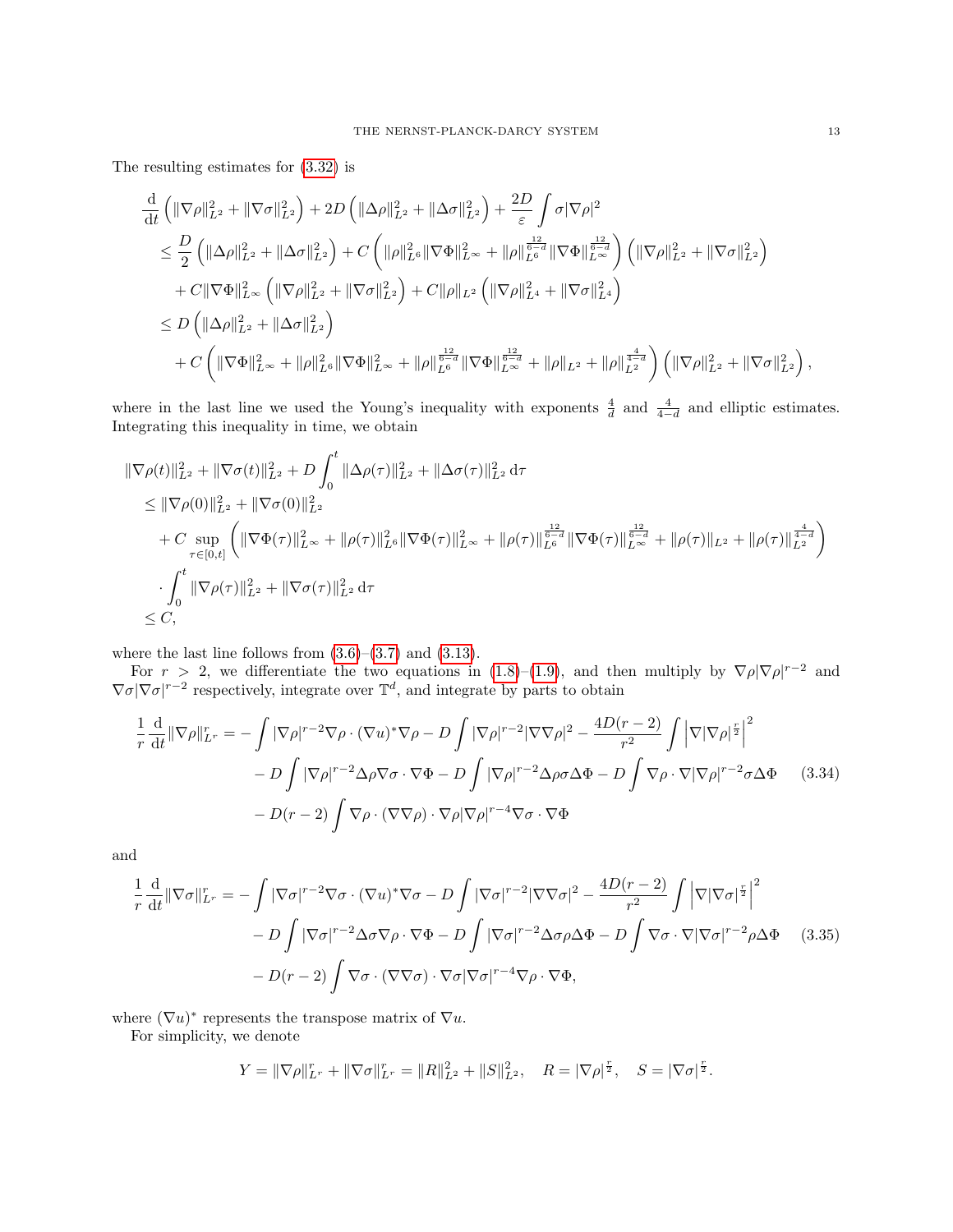Adding  $(3.34)$  to  $(3.35)$  and using  $(1.10)$ , Hölder's inequality, and Young's inequality, we obtain

$$
\frac{d}{dt}Y + \mathcal{D}_1 \le r \int |\nabla u|(R^2 + S^2) + \frac{Dr}{2} \int |\nabla \rho|^{r-2} |\nabla \nabla \rho|^2 + \frac{Dr}{2} \int |\nabla \sigma|^{r-2} |\nabla \nabla \sigma|^2 \n+ 2Dr((r-2)^2 + 1) ||\nabla \Phi||_{L^{\infty}}^2 \left( ||\nabla \rho||_{L^r}^{r-2} ||\nabla \sigma||_{L^r}^2 + ||\nabla \sigma||_{L^r}^{r-2} ||\nabla \rho||_{L^r}^2 \right) \n+ \frac{2Dr}{\varepsilon^2} ((r-2)^2 + 1) \int \rho^2 \left( |\nabla \rho|^{r-2} \sigma^2 + |\nabla \sigma|^{r-2} \rho^2 \right),
$$

where  $\mathcal{D}_1$  is the dissipation term

$$
\mathcal{D}_1 = Dr \int |\nabla \rho|^{r-2} |\nabla \nabla \rho|^2 + Dr \int |\nabla \sigma|^{r-2} |\nabla \nabla \sigma|^2 + \frac{4D(r-2)}{r} \left( \|\nabla R\|_{L^2}^2 + \|\nabla S\|_{L^2}^2 \right).
$$

Therefore, we have

<span id="page-13-2"></span>
$$
\frac{d}{dt}Y + \mathcal{D}_2 \le r \left( \int |\nabla u| (R^2 + S^2) \right) + 2Dr((r - 2)^2 + 1) \|\nabla \Phi\|_{L^\infty}^2 Y \n+ \frac{2Dr}{\varepsilon^2} ((r - 2)^2 + 1) \int \rho^2 (\rho^2 + \sigma^2) \left( R^{\frac{2r - 4}{r}} + S^{\frac{2r - 4}{r}} \right),
$$
\n(3.36)

where

$$
\mathcal{D}_2 = \frac{Dr}{2} \int |\nabla \rho|^{r-2} |\nabla \nabla \rho|^2 + \frac{Dr}{2} \int |\nabla \sigma|^{r-2} |\nabla \nabla \sigma|^2 + \frac{4D(r-2)}{r} \left( ||\nabla R||_{L^2}^2 + ||\nabla S||_{L^2}^2 \right) \geq \frac{4D(r-2)}{r} \left( ||R||_{H^1}^2 - ||R||_{L^2}^2 + ||S||_{H^1}^2 - ||S||_{L^2}^2 \right).
$$

We first note that from Ladyzhenskaya's inequality, Young's inequality, and [\(3.3\)](#page-7-1)

$$
\int |\nabla u|(R^2 + S^2) \leq ||\nabla u||_{L^2} \left( ||R||_{L^4}^2 + ||S||_{L^4}^2 \right)
$$
\n
$$
\leq ||\nabla u||_{L^2} \left( ||R||_{L^2}^{2 - \frac{d}{2}} ||\nabla R||_{L^2}^{\frac{d}{2}} + ||R||_{L^2}^2 + ||S||_{L^2}^{2 - \frac{d}{2}} ||\nabla S||_{L^2}^{\frac{d}{2}} + ||S||_{L^2}^2 \right)
$$
\n
$$
\leq \frac{D(r - 2)}{r^2} \left( ||R||_{H^1}^2 + ||S||_{H^1}^2 \right) + C ||\nabla \Phi||_{L^\infty}^{\frac{4}{4 - d}} ||\nabla \rho||_{L^2}^{\frac{4}{4 - d}} \left( ||R||_{L^2}^2 + ||S||_{L^2}^2 \right).
$$
\n(3.37)

By Hölder's inequality with exponents  $\frac{r}{2}$  and  $\frac{2}{2-\frac{4}{r}}$ , we have

<span id="page-13-1"></span><span id="page-13-0"></span>
$$
\frac{2Dr}{\varepsilon^2}((r-2)^2+1)\int \rho^2(\rho^2+\sigma^2)\left(R^{\frac{2r-4}{r}}+S^{\frac{2r-4}{r}}\right)
$$
  
\n
$$
\leq C\left(\|R\|_{L^2}^2+\|S\|_{L^2}^2\right)^{\frac{r-2}{r}}\left(\|\rho\|_{L^{2r}}+\|\sigma\|_{L^{2r}}\right)^4
$$
  
\n
$$
\leq \|R\|_{L^2}^2+\|S\|_{L^2}^2+C\left(\|\rho\|_{L^{2r}}+\|\sigma\|_{L^{2r}}\right)^{2r}.
$$
\n(3.38)

Using the inequalities  $(3.37)$ – $(3.38)$  in  $(3.36)$ , we get

$$
\frac{\mathrm{d}}{\mathrm{d}t}Y \leq C\left(1 + \|\nabla \Phi\|_{L^{\infty}}^2 + \|\nabla \Phi\|_{L^{\infty}}^{\frac{4}{4-d}} \|\nabla \rho\|_{L^2}^{\frac{4}{4-d}}\right)Y + \left(\|\rho\|_{L^{2r}} + \|\sigma\|_{L^{2r}}\right)^{2r}.
$$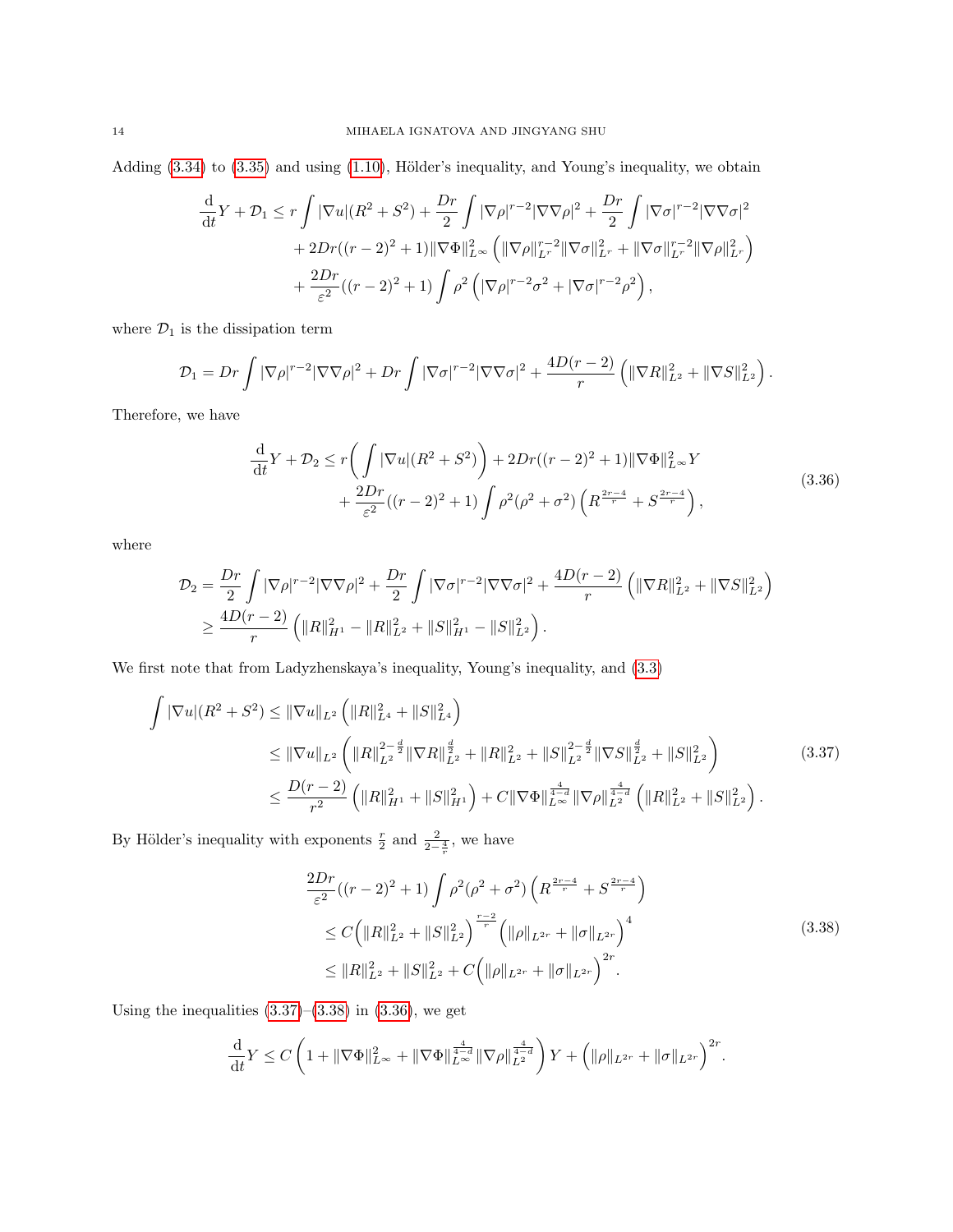By the bounds  $(3.6)-(3.7),(3.20)$  $(3.6)-(3.7),(3.20)$  $(3.6)-(3.7),(3.20)$  $(3.6)-(3.7),(3.20)$  $(3.6)-(3.7),(3.20)$ , and Grönwall's inequality, we then deduce that  $Y(t)$  has at most exponential growth in time  $t > 0$ ,

$$
Y(t) = \|\nabla \rho(t)\|_{L^r}^r + \|\nabla \sigma(t)\|_{L^r}^r
$$
  
\n
$$
\leq \exp\left(C \int_0^t 1 + \|\nabla \Phi(\tau)\|_{L^\infty}^2 + \|\nabla \Phi(\tau)\|_{L^\infty}^{\frac{4}{4-d}} \|\nabla \rho(\tau)\|_{L^2}^{\frac{4}{4-d}} d\tau\right)
$$
  
\n
$$
\cdot \left[\|\nabla \rho(0)\|_{L^r}^r + \|\nabla \sigma(0)\|_{L^r}^r + \int_0^t \left(\|\rho(\tau)\|_{L^{2r}} + \|\sigma(\tau)\|_{L^{2r}}\right)^{2r} d\tau\right]
$$
  
\n
$$
\leq C e^{C't},
$$

where the constants  $C, C' > 0$  depend on r, the parameters of the problem, and the initial data.

We finally use the bounds [\(3.3\)](#page-7-1), [\(3.7\)](#page-7-6), and [\(3.30\)](#page-11-2) to obtain that

$$
\|\nabla u(t)\|_{L^r}\leq \|\nabla \rho(t)\|_{L^r}\|\nabla \Phi(t)\|_{L^\infty}\leq Ce^{C''t}
$$

for some constant  $C'' \in \mathbb{R}$  depending on r, the parameters of the problem, and the initial data.

# <span id="page-14-2"></span>4. Higher derivative a priori bounds

<span id="page-14-0"></span>In this section, we present the a priori estimates of Theorem [1.3.](#page-2-9) We first note that the embedding  $H^3(\mathbb{T}^d) \hookrightarrow W^{1,p}(\mathbb{T}^d)$  (for  $p \geq 1$ ) and Theorem [1.1](#page-2-8) imply the global existence of unique strong solutions together with the bounds  $(1.14)$ – $(1.15)$  on the interval  $[0, T]$  for any  $T > 0$ . We only need to show the propagation of  $H^3$ -regularity.

To prove the estimates in [\(1.16\)](#page-3-0), we first establish the following lemma.

**Lemma 4.1.** Let  $c_1(0), c_2(0) \in H^3(\mathbb{T}^d)$  be nonnegative functions satisfying [\(1.7\)](#page-1-1). Suppose  $(\rho, \sigma, \Phi, u)$  solves [\(1.8\)](#page-2-0)–[\(1.12\)](#page-2-1) with initial data [\(1.13\)](#page-2-4) on the interval [0, T]. Then for any  $t \in [0, T]$ , we have

<span id="page-14-1"></span>
$$
\|\Delta \rho(t)\|_{L^2} + \|\Delta \sigma(t)\|_{L^2} + \int_0^t \|\nabla \Delta \rho(\tau)\|_{L^2}^2 + \|\nabla \Delta \sigma(\tau)\|_{L^2}^2 \le C,
$$
\n(4.1)

for some constants  $C > 0$ .

*Proof.* We multiply [\(1.8\)](#page-2-0) and [\(1.9\)](#page-2-7) by  $\Delta^2 \rho$  and  $\Delta^2 \sigma$ , respectively, and integrate over  $\mathbb{T}^d$ . Integrating by parts and [\(1.10\)](#page-2-2) give

$$
\frac{d}{dt} \left( \|\Delta \rho\|_{L^2}^2 + \|\Delta \sigma\|_{L^2}^2 \right) + D \left( \|\nabla \Delta \rho\|_{L^2}^2 + \|\nabla \Delta \sigma\|_{L^2}^2 \right) + \frac{D}{\varepsilon} \int \sigma |\Delta \rho|^2
$$
\n
$$
= \int \nabla \rho \cdot (\nabla u \nabla \Delta \rho) + \int \nabla \sigma \cdot (\nabla u \nabla \Delta \sigma) + \int u \cdot (\nabla \nabla \rho \nabla \Delta \rho) + \int u \cdot (\nabla \nabla \sigma \nabla \Delta \sigma)
$$
\n
$$
+ D \int \nabla \Delta \sigma \cdot \nabla \Phi \Delta \rho + 2D \int \nabla \nabla \sigma : \nabla \nabla \Phi \Delta \rho - \frac{3D}{\varepsilon} \int \nabla \sigma \cdot \nabla \rho \Delta \rho
$$
\n
$$
+ D \int \nabla \Delta \rho \cdot \nabla \Phi \Delta \sigma + 2D \int \nabla \nabla \rho : \nabla \nabla \Phi \Delta \sigma - \frac{3D}{\varepsilon} \int |\nabla \rho|^2 \Delta \sigma - \frac{3D}{\varepsilon} \int \rho \Delta \sigma \Delta \rho
$$
\n
$$
= I_{1,1} + I_{1,2} + I_{1,3} + I_{1,4} + I_{1,5},
$$
\n(4.2)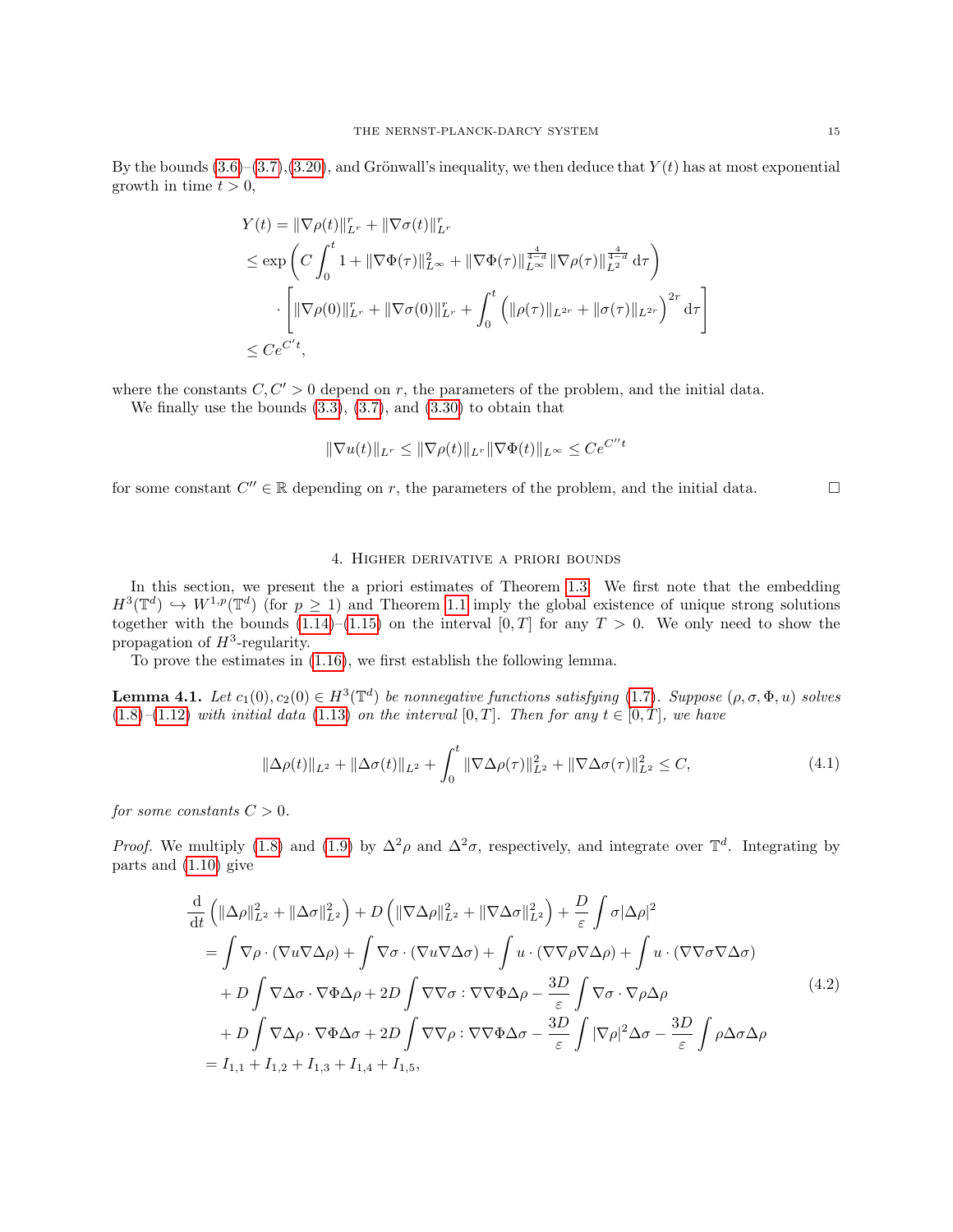where

$$
I_{1,1} = \int \nabla \rho \cdot (\nabla u \nabla \Delta \rho) + \int \nabla \sigma \cdot (\nabla u \nabla \Delta \sigma),
$$
  
\n
$$
I_{1,2} = \int u \cdot (\nabla \nabla \rho \nabla \Delta \rho) + \int u \cdot (\nabla \nabla \sigma \nabla \Delta \sigma),
$$
  
\n
$$
I_{1,3} = -\frac{3D}{\varepsilon} \int \nabla \sigma \cdot \nabla \rho \Delta \rho - \frac{3D}{\varepsilon} \int |\nabla \rho|^2 \Delta \sigma,
$$
  
\n
$$
I_{1,4} = D \int \nabla \Delta \sigma \cdot \nabla \Phi \Delta \rho + D \int \nabla \Delta \rho \cdot \nabla \Phi \Delta \sigma,
$$
  
\n
$$
I_{1,5} = 2D \int \nabla \nabla \sigma : \nabla \nabla \Phi \Delta \rho + 2D \int \nabla \nabla \rho : \nabla \nabla \Phi \Delta \sigma - \frac{3D}{\varepsilon} \int \rho \Delta \sigma \Delta \rho.
$$

For the term  $I_{1,1}$ , we apply Hölder's inequality, the bound [\(3.3\)](#page-7-1), the Gagliardo-Nirenberg inequality

<span id="page-15-0"></span>
$$
\|\nabla f\|_{L^4} \leq C \|\nabla \Delta f\|_{L^2}^{\frac{d}{8}} \|\nabla f\|_{L^2}^{1-\frac{d}{8}} + C \|\nabla f\|_{L^2},
$$

and Young's inequality to obtain

$$
I_{1,1} \leq \|\nabla u\|_{L^{4}} \left( \|\nabla \rho\|_{L^{4}} \|\nabla \Delta \rho\|_{L^{2}} + \|\nabla \sigma\|_{L^{4}} \|\nabla \Delta \sigma\|_{L^{2}} \right)
$$
  
\n
$$
\leq C \|\nabla \Phi\|_{L^{\infty}} \|\nabla \rho\|_{L^{4}} \left( \|\nabla \rho\|_{L^{4}} \|\nabla \Delta \rho\|_{L^{2}} + \|\nabla \sigma\|_{L^{4}} \|\nabla \Delta \sigma\|_{L^{2}} \right)
$$
  
\n
$$
\leq C \|\nabla \Phi\|_{L^{\infty}} \left( \|\nabla \rho\|_{L^{2}}^{2-\frac{d}{4}} + \|\nabla \sigma\|_{L^{2}}^{2-\frac{d}{4}} \right) \left( \|\nabla \Delta \rho\|_{L^{2}}^{1+\frac{d}{4}} + \|\nabla \Delta \sigma\|_{L^{2}}^{1+\frac{d}{4}} \right)
$$
  
\n
$$
+ C \|\nabla \Phi\|_{L^{\infty}} \left( \|\nabla \rho\|_{L^{2}}^{2} + \|\nabla \sigma\|_{L^{2}}^{2} \right) \left( \|\nabla \Delta \rho\|_{L^{2}} + \|\nabla \Delta \sigma\|_{L^{2}} \right)
$$
  
\n
$$
\leq \frac{D}{10} \left( \|\nabla \Delta \rho\|_{L^{2}}^{2} + \|\nabla \Delta \sigma\|_{L^{2}}^{2} \right) + C \|\nabla \Phi\|_{L^{\infty}}^{\frac{8}{4-d}} \left( \|\nabla \rho\|_{L^{2}}^{\frac{16-2d}{4-d}} + \|\nabla \sigma\|_{L^{2}}^{16-2d} \right)
$$
  
\n
$$
+ C \|\nabla \Phi\|_{L^{\infty}}^{2} \left( \|\nabla \rho\|_{L^{2}}^{4} + \|\nabla \sigma\|_{L^{2}}^{4} \right).
$$
  
\n(4.3)

To estimate the term  $I_{1,2}$ , we use Hölder's inequality, Young's inequality, Ladyzhenskaya's inequality, and the bound [\(3.2\)](#page-7-0)

$$
I_{1,2} \leq ||u||_{L^{4}} (||\nabla\nabla\rho||_{L^{4}} ||\nabla\Delta\rho||_{L^{2}} + ||\nabla\nabla\sigma||_{L^{4}} ||\nabla\Delta\sigma||_{L^{2}})
$$
  
\n
$$
\leq \frac{5}{2D} ||u||_{L^{4}}^{2} (||\nabla\nabla\rho||_{L^{4}}^{2} + ||\nabla\nabla\sigma||_{L^{4}}^{2}) + \frac{D}{10} (||\nabla\Delta\rho||_{L^{2}}^{2} + ||\nabla\Delta\sigma||_{L^{2}}^{2})
$$
  
\n
$$
\leq C ||u||_{L^{4}}^{2} (||\nabla\nabla\rho||_{L^{2}}^{2-\frac{d}{2}} + ||\nabla\nabla\sigma||_{L^{2}}^{2-\frac{d}{2}}) (||\nabla\Delta\rho||_{L^{2}}^{\frac{d}{2}} + ||\nabla\Delta\sigma||_{L^{2}}^{\frac{d}{2}}) + C ||u||_{L^{4}}^{2} (||\nabla\nabla\rho||_{L^{2}}^{2} + ||\nabla\nabla\sigma||_{L^{2}}^{2})
$$
  
\n
$$
+ \frac{D}{10} (||\nabla\Delta\rho||_{L^{2}}^{2} + ||\nabla\Delta\sigma||_{L^{2}}^{2})
$$
  
\n
$$
\leq C (||\nabla\Phi||_{L^{\infty}}^{2} ||\rho||_{L^{4}}^{2} + ||\nabla\Phi||_{L^{\infty}}^{\frac{8}{1-\alpha}} ||\rho||_{L^{4}}^{\frac{8}{4-\alpha}}) (||\nabla\nabla\rho||_{L^{2}}^{2} + ||\nabla\nabla\sigma||_{L^{2}}^{2})
$$
  
\n
$$
+ \frac{D}{5} (||\nabla\Delta\rho||_{L^{2}}^{2} + ||\nabla\Delta\sigma||_{L^{2}}^{2}). \qquad (4.4)
$$

To estimate the term  $I_{1,3}$ , we use Hölder's inequality, Ladyzhenskaya's inequality, the Gagliardo-Nirenberg interpolation inequality

$$
\|\Delta f\|_{L^2}\leq C\|\nabla\Delta f\|_{L^2}^{\frac{1}{2}}\|\nabla f\|_{L^2}^{\frac{1}{2}}+C\|\nabla f\|_{L^2},
$$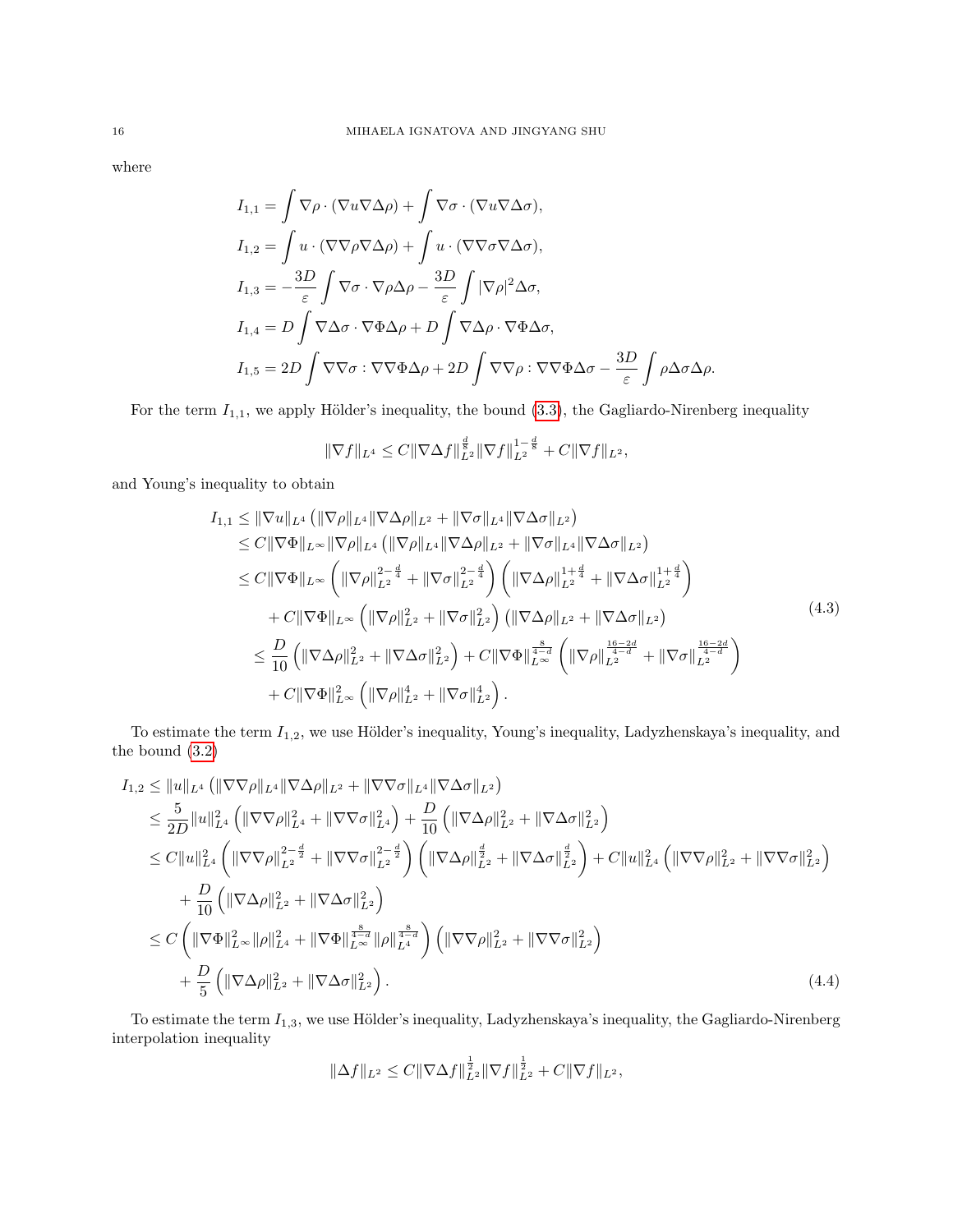and Young's inequality

$$
I_{1,3} \leq \frac{3D}{\varepsilon} \|\nabla \rho\|_{L^{4}} \|\nabla \sigma\|_{L^{4}} \|\Delta \rho\|_{L^{2}} + \frac{3D}{\varepsilon} \|\nabla \rho\|_{L^{4}}^{2} \|\Delta \sigma\|_{L^{2}} \n\leq C \left( \|\nabla \rho\|_{L^{2}} + \|\nabla \sigma\|_{L^{2}} \right) \left( \|\Delta \rho\|_{L^{2}}^{\frac{d}{2}} + \|\Delta \sigma\|_{L^{2}}^{\frac{d}{2}} \right) \left( \|\nabla \Delta \rho\|_{L^{2}}^{2 - \frac{d}{2}} + \|\nabla \Delta \sigma\|_{L^{2}}^{2 - \frac{d}{2}} \right) \n+ C \|\nabla \rho\|_{L^{2}}^{2} \|\nabla \sigma\|_{L^{2}} \n\leq \frac{D}{10} \left( \|\nabla \Delta \rho\|_{L^{2}}^{2} + \|\nabla \Delta \sigma\|_{L^{2}}^{2} \right) + C \left( \|\nabla \rho\|_{L^{2}}^{\frac{4}{d}} + \|\nabla \sigma\|_{L^{2}}^{\frac{4}{d}} \right) \left( \|\Delta \rho\|_{L^{2}}^{2} + \|\Delta \sigma\|_{L^{2}}^{2} \right) \n+ C \|\nabla \rho\|_{L^{2}}^{2} \|\nabla \sigma\|_{L^{2}}.
$$
\n(4.5)

The estimates for the other terms in [\(4.2\)](#page-14-1) are similar. By Hölder's inequality, Young's inequality, the elliptic estimates, and Ladyzhenskaya's inequality, we obtain

$$
I_{1,4} \leq D \|\nabla \Phi\|_{L^{\infty}} \left( \|\nabla \Delta \sigma\|_{L^{2}} \|\Delta \rho\|_{L^{2}} + \|\nabla \Delta \rho\|_{L^{2}} \|\Delta \sigma\|_{L^{2}} \right)
$$
  

$$
\leq \frac{5}{4} \|\nabla \Phi\|_{L^{\infty}}^{2} \left( \|\Delta \rho\|_{L^{2}}^{2} + \|\Delta \sigma\|_{L^{2}}^{2} \right) + \frac{D}{5} \left( \|\nabla \Delta \rho\|_{L^{2}}^{2} + \|\nabla \Delta \sigma\|_{L^{2}}^{2} \right),
$$
\n(4.6)

and

<span id="page-16-0"></span>
$$
I_{1,5} \leq C \|\nabla \nabla \Phi\|_{L^{2}} \|\Delta \rho\|_{L^{4}} \|\Delta \sigma\|_{L^{4}} + C \|\rho\|_{L^{2}} \|\Delta \rho\|_{L^{4}} \|\Delta \sigma\|_{L^{4}} \n\leq C \|\rho\|_{L^{2}} \left( \|\Delta \rho\|_{L^{2}}^{2-\frac{d}{2}} + \|\Delta \sigma\|_{L^{2}}^{2-\frac{d}{2}} \right) \left( \|\nabla \Delta \rho\|_{L^{2}}^{\frac{d}{2}} + \|\nabla \Delta \sigma\|_{L^{2}}^{\frac{d}{2}} \right) \n\leq C \|\rho\|_{L^{2}}^{\frac{4}{4-d}} \left( \|\Delta \rho\|_{L^{2}}^{2} + \|\Delta \sigma\|_{L^{2}}^{2} \right) + \frac{D}{5} \left( \|\nabla \Delta \rho\|_{L^{2}}^{2} + \|\nabla \Delta \sigma\|_{L^{2}}^{2} \right).
$$
\n(4.7)

Using the estimates  $(4.3)$ – $(4.7)$  in  $(4.2)$ , we conclude

$$
\frac{1}{2} \frac{d}{dt} \left( \|\Delta \rho\|_{L^2}^2 + \|\Delta \sigma\|_{L^2}^2 \right) + \frac{D}{10} \left( \|\nabla \Delta \rho\|_{L^2}^2 + \|\nabla \Delta \sigma\|_{L^2}^2 \right) + \frac{D}{\varepsilon} \int \sigma |\Delta \rho|^2
$$
\n
$$
\leq C \left( \|\nabla \Phi\|_{L^\infty}^2 \|\rho\|_{L^4}^2 + \|\nabla \Phi\|_{L^\infty}^{\frac{8}{4-d}} \|\rho\|_{L^4}^{\frac{4}{4-d}} + \|\rho\|_{L^2}^{\frac{4}{4-d}} + \|\nabla \Phi\|_{L^\infty}^2 + \|\nabla \rho\|_{L^2}^{\frac{4}{d}} + \|\nabla \sigma\|_{L^2}^{\frac{4}{d}} \right) \left( \|\Delta \rho\|_{L^2}^2 + \|\Delta \sigma\|_{L^2}^2 \right)
$$
\n
$$
+ C \|\nabla \rho\|_{L^2}^2 \|\nabla \sigma\|_{L^2} + C \|\nabla \Phi\|_{L^\infty}^2 \left( \|\nabla \rho\|_{L^2}^4 + \|\nabla \sigma\|_{L^2}^4 \right) + C \|\nabla \Phi\|_{L^\infty}^{\frac{8}{4-d}} \left( \|\nabla \rho\|_{L^2}^{\frac{16-2d}{4-d}} + \|\nabla \sigma\|_{L^2}^{\frac{16-2d}{4-d}} \right). \tag{4.8}
$$

For simplicity, we denote

$$
Z = \|\Delta\rho\|_{L^2}^2 + \|\Delta\sigma\|_{L^2}^2,
$$
  
\n
$$
W_1 = \|\nabla\Phi\|_{L^\infty}^2 \|\rho\|_{L^4}^2 + \|\nabla\Phi\|_{L^\infty}^{\frac{8}{4-d}} \|\rho\|_{L^4}^{\frac{8}{4-d}} + \|\rho\|_{L^2}^{\frac{4}{4-d}} + \|\nabla\Phi\|_{L^\infty}^2 + \|\nabla\rho\|_{L^2}^{\frac{4}{d}} + \|\nabla\sigma\|_{L^2}^{\frac{4}{d}}.
$$
  
\n
$$
W_2 = \|\nabla\rho\|_{L^2}^2 \|\nabla\sigma\|_{L^2} + \|\nabla\Phi\|_{L^\infty}^2 \left(\|\nabla\rho\|_{L^2}^4 + \|\nabla\sigma\|_{L^2}^4\right) + \|\nabla\Phi\|_{L^\infty}^{\frac{8}{4-d}} \left(\|\nabla\rho\|_{L^2}^{\frac{16-2d}{4-d}} + \|\nabla\sigma\|_{L^2}^{\frac{16-2d}{4-d}}\right).
$$

From  $(1.14)$ (iii), it follows that

<span id="page-16-2"></span><span id="page-16-1"></span>
$$
\int_0^t Z(\tau) \, \mathrm{d}\tau \le C. \tag{4.9}
$$

By  $(1.14)(i)$  $(1.14)(i)$ –(iii), we have that

$$
\sup_{\tau \in [0,t]} W_1(\tau) \le C,\tag{4.10}
$$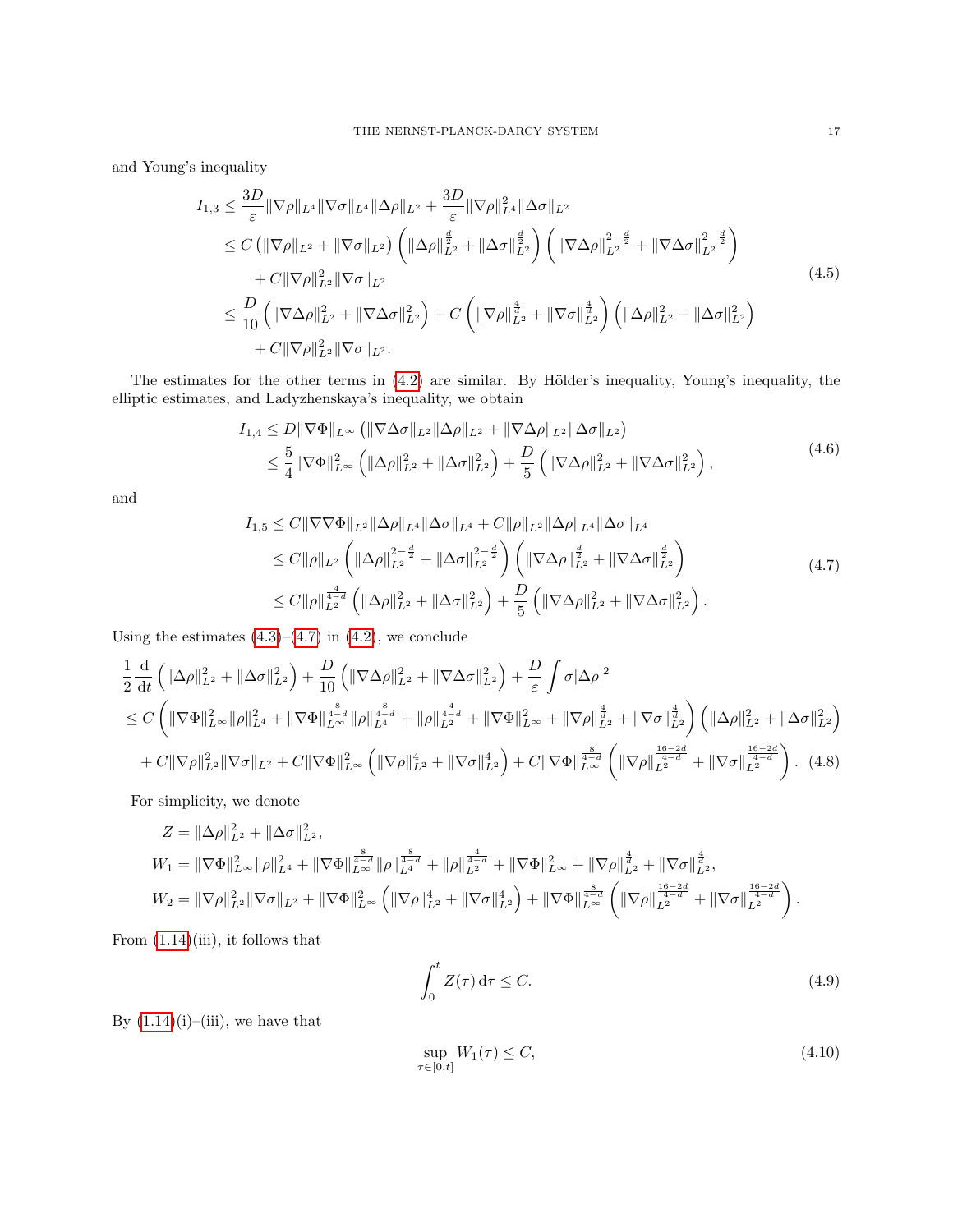and that

$$
\int_{0}^{t} W_{2}(\tau) d\tau \leq \sup_{\tau \in [0,t]} \|\nabla \sigma(\tau)\|_{L^{2}} \cdot \int_{0}^{t} \|\nabla \rho(\tau)\|_{L^{2}}^{2} d\tau \n+ \sup_{\tau \in [0,t]} \left( \|\nabla \rho(\tau)\|_{L^{2}}^{4} + \|\nabla \sigma(\tau)\|_{L^{2}}^{4} \right) \cdot \int_{0}^{t} \|\nabla \Phi(\tau)\|_{L^{\infty}}^{2} d\tau \n+ \sup_{\tau \in [0,t]} \left( \|\nabla \rho(\tau)\|_{L^{2}}^{\frac{16-2d}{4-d}} + \|\nabla \sigma(\tau)\|_{L^{2}}^{\frac{16-2d}{4-d}} \right) \cdot \int_{0}^{t} \|\nabla \Phi(\tau)\|_{L^{\infty}}^{\frac{8}{4-d}} d\tau \n\leq C.
$$
\n(4.11)

We integrate [\(4.8\)](#page-16-1) in time and then use the fact that  $\sigma \ge 0$  and the bounds [\(4.9\)](#page-16-2)–[\(4.11\)](#page-17-0) to conclude [\(4.1\)](#page-14-2).  $\Box$ 

Next, we propagate the  $H^3$  regularity of the solutions.

**Lemma 4.2.** Let  $c_1(0), c_2(0) \in H^3(\mathbb{T}^d)$  be nonnegative functions satisfying [\(1.7\)](#page-1-1). Suppose  $(\rho, \sigma, \Phi, u)$  solves [\(1.8\)](#page-2-0)–[\(1.12\)](#page-2-1) with initial data [\(1.13\)](#page-2-4) on the interval [0, T]. Then for any  $t \in [0, T]$ , we have

<span id="page-17-0"></span>
$$
\|\nabla\Delta\rho(t)\|_{L^2} + \|\nabla\Delta\sigma(t)\|_{L^2} + \int_0^t \|\Delta^2\rho(\tau)\|_{L^2}^2 + \|\Delta^2\sigma(\tau)\|_{L^2}^2 \le C,
$$
\n(4.12)

<span id="page-17-4"></span><span id="page-17-3"></span><span id="page-17-2"></span>
$$
||u||_{H^3} \le C,\t\t(4.13)
$$

for some constants  $C > 0$ .

*Proof.* We multiply [\(1.8\)](#page-2-0) and [\(1.9\)](#page-2-7) by  $-\Delta^3 \rho$  and  $-\Delta^3 \sigma$  respectively, integrate over  $\mathbb{T}^d$ . We integrate by parts and use [\(1.10\)](#page-2-2) to obtain

$$
\frac{1}{2} \frac{d}{dt} \left( \|\nabla \Delta \rho\|_{L^2}^2 + \|\nabla \Delta \sigma\|_{L^2}^2 \right) + D \left( \|\Delta^2 \rho\|_{L^2}^2 + \|\Delta^2 \sigma\|_{L^2}^2 \right) + \frac{D}{\varepsilon} \int \sigma |\nabla \Delta \rho|^2
$$
\n
$$
= I_{2,1} + I_{2,2} + I_{2,3} + I_{2,4} + I_{2,5} + I_{2,6},
$$
\n(4.14)

where

$$
I_{2,1} = \int \Delta u \cdot (\nabla \rho \Delta^2 \rho + \nabla \sigma \Delta^2 \sigma) + \int u \cdot (\nabla \Delta \rho \Delta^2 \rho + \nabla \Delta \sigma \Delta^2 \sigma) + 2 \int \nabla u \cdot (\nabla \nabla \rho \Delta^2 \rho + \nabla \nabla \sigma \Delta^2 \sigma),
$$
  
\n
$$
I_{2,2} = D \int \nabla \Delta \rho \cdot \nabla \nabla \Delta \sigma \nabla \Phi + D \int \nabla \Delta \sigma \cdot \nabla \nabla \Delta \rho \nabla \Phi,
$$
  
\n
$$
I_{2,3} = -\frac{2D}{\varepsilon} \int \nabla \Delta \rho \cdot (\nabla \nabla \rho \nabla \sigma) - \frac{5D}{\varepsilon} \int \nabla \Delta \sigma \cdot (\nabla \nabla \rho \nabla \rho) - \frac{3D}{\varepsilon} \int \nabla \Delta \rho \cdot (\nabla \nabla \sigma \nabla \rho)
$$
  
\n
$$
- \frac{D}{\varepsilon} \int \nabla \Delta \rho \cdot \nabla \rho \Delta \sigma - \frac{3D}{\varepsilon} \int \nabla \Delta \rho \cdot \nabla \sigma \Delta \rho - \frac{4D}{\varepsilon} \int \nabla \Delta \sigma \cdot \nabla \rho \Delta \rho,
$$
  
\n
$$
I_{2,4} = 2D \int \nabla \rho \cdot (\nabla \nabla \nabla \sigma : \nabla \nabla \Phi) + 2D \int \nabla \sigma \cdot (\nabla \nabla \nabla \rho : \nabla \nabla \Phi),
$$
  
\n
$$
I_{2,5} = -\frac{3D}{\varepsilon} \int \nabla \Delta \rho \cdot \nabla \Delta \sigma \rho,
$$
  
\n
$$
I_{2,6} = 2D \int \nabla \rho \cdot (\nabla \nabla \nabla \Phi : \nabla \nabla \sigma) + 2D \int \nabla \sigma \cdot (\nabla \nabla \nabla \Phi : \nabla \nabla \rho).
$$

First, from [\(1.11\)](#page-2-3) and the fact that the Leray projector commutes with the Laplacian, we find that

<span id="page-17-1"></span>
$$
\|\Delta u\|_{L^2} \le C \|\Delta(\rho \nabla \Phi)\|_{L^2} \le C \|\Delta \rho\|_{L^2} \|\nabla \Phi\|_{L^\infty} + C \|\nabla \rho\|_{L^6} \|\rho\|_{L^3},\tag{4.15}
$$

where we also used Hölder's inequality and the equation  $(1.10)$  in the second inequality.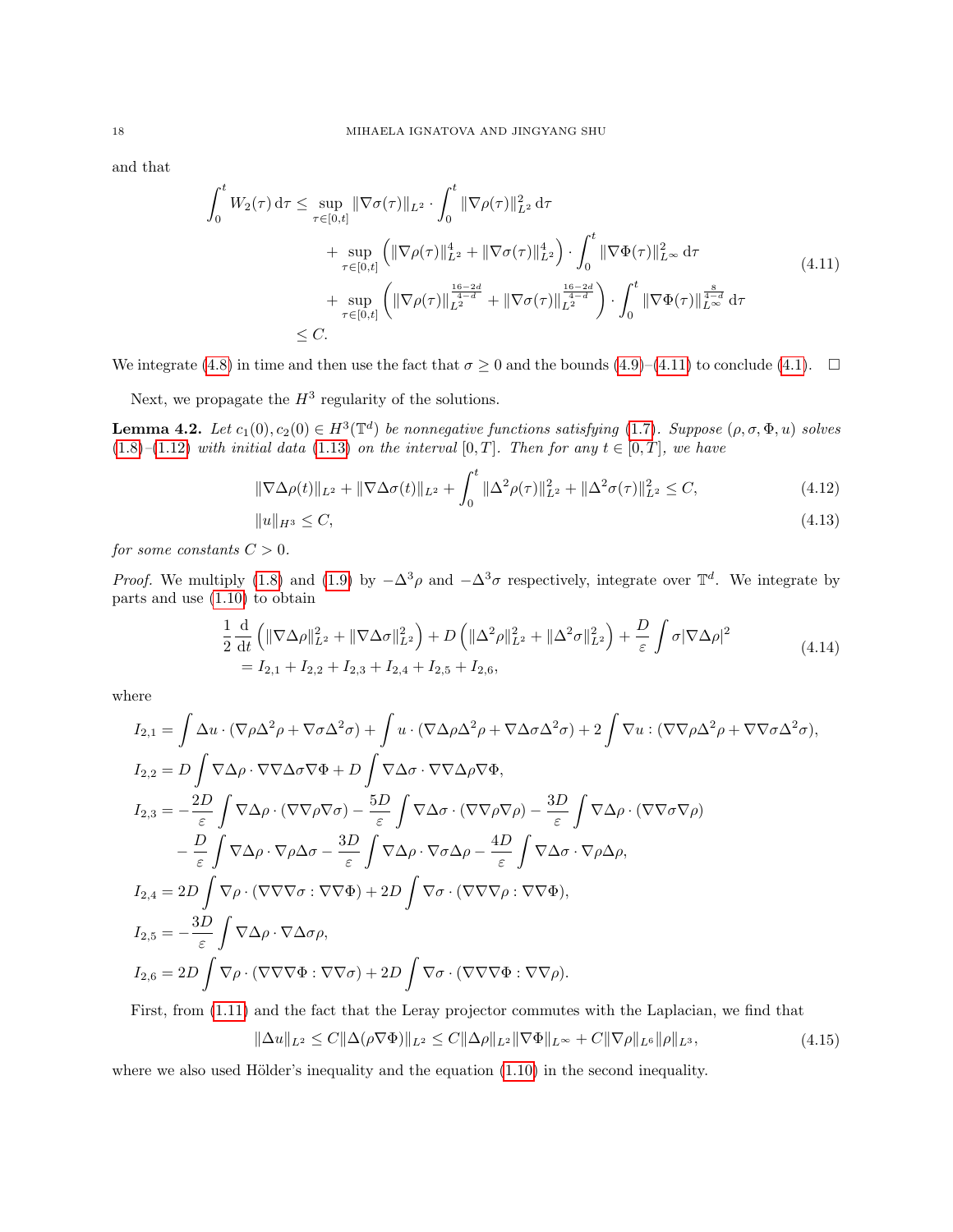For the terms involving velocity u, we use Hölder's inequalities for  $L^2-L^2-L^\infty$  or  $L^2-L^3-L^6$ , the estimate [\(3.3\)](#page-7-1), the Gagliardo-Nirenberg interpolation inequality

$$
\|\nabla\nabla f\|_{L^3}\leq C\|\Delta^2 f\|_{L^2}^{\frac{d}{12}}\|\Delta f\|_{L^2}^{1-\frac{d}{12}}+C\|\Delta f\|_{L^2},
$$

the embeddings  $H^2(\mathbb{T}^d) \hookrightarrow L^{\infty}(\mathbb{T}^d)$  and  $H^1(\mathbb{T}^d) \hookrightarrow L^6(\mathbb{T}^d)$ ,  $d = 2,3$ , the bound [\(4.15\)](#page-17-1), and Young's inequality,

$$
I_{2,1} \leq \|\Delta u\|_{L^{2}} \left( \|\nabla \rho\|_{L^{\infty}} \|\Delta^{2} \rho\|_{L^{2}} + \|\nabla \sigma\|_{L^{\infty}} \|\Delta^{2} \sigma\|_{L^{2}} \right) + \|u\|_{L^{\infty}} \left( \|\Delta^{2} \rho\|_{L^{2}} \|\nabla \Delta \rho\|_{L^{2}} + \|\Delta^{2} \sigma\|_{L^{2}} \|\nabla \Delta \sigma\|_{L^{2}} \right) + 2\|\nabla u\|_{L^{6}} \left( \|\nabla \nabla \rho\|_{L^{8}} \|\Delta^{2} \rho\|_{L^{2}} + \|\nabla \nabla \sigma\|_{L^{8}} \|\Delta^{2} \sigma\|_{L^{2}} \right) \leq \|\Delta u\|_{L^{2}} \left( \|\nabla \rho\|_{L^{\infty}} \|\Delta^{2} \rho\|_{L^{2}} + \|\nabla \sigma\|_{L^{\infty}} \|\Delta^{2} \sigma\|_{L^{2}} \right) + \|u\|_{L^{\infty}} \left( \|\Delta^{2} \rho\|_{L^{2}} \|\nabla \Delta \rho\|_{L^{2}} + \|\Delta^{2} \sigma\|_{L^{2}} \|\nabla \Delta \sigma\|_{L^{2}} \right) + C\|\nabla \rho\|_{L^{6}} \|\nabla \Phi\|_{L^{\infty}} \left( \|\Delta \rho\|_{L^{2}}^{\frac{1}{12}} + \|\Delta \sigma\|_{L^{2}}^{\frac{1}{12}} \right) \left( \|\Delta^{2} \rho\|_{L^{2}}^{\frac{1}{12}} + \|\Delta^{2} \sigma\|_{L^{2}}^{\frac{1}{12}} \right) + C\|\nabla \rho\|_{L^{6}} \|\nabla \Phi\|_{L^{\infty}} \left( \|\Delta \rho\|_{L^{2}} + \|\Delta \sigma\|_{L^{2}} \right) \left( \|\Delta^{2} \rho\|_{L^{2}} + \|\Delta^{2} \sigma\|_{L^{2}} \right) + C\|\nabla \rho\|_{L^{6}} \|\nabla \Phi\|_{L^{\infty}} \left( \|\Delta \rho\|_{L^{2}} + \|\Delta \sigma\|_{L^{2}} \right) \left( \|\Delta^{2} \rho\|_{L^{2}} + \|\Delta^{2} \sigma
$$

For the term  $I_{2,2}$ , we use Hölder's inequality and Young's inequality to get

$$
I_{2,2} \leq D \|\nabla \Phi\|_{L^{\infty}} \left( \|\nabla \Delta \rho\|_{L^{2}} \|\nabla \nabla \Delta \sigma\|_{L^{2}} + \|\nabla \Delta \sigma\|_{L^{2}} \|\nabla \nabla \Delta \rho\|_{L^{2}} \right)
$$
  
\n
$$
\leq C \|\nabla \Phi\|_{L^{\infty}}^{2} \left( \|\nabla \Delta \rho\|_{L^{2}}^{2} + \|\nabla \Delta \sigma\|_{L^{2}}^{2} \right) + \frac{D}{5} \left( \|\Delta^{2} \rho\|_{L^{2}}^{2} + \|\Delta^{2} \sigma\|_{L^{2}}^{2} \right).
$$
\n(4.17)

By Hölder's inequality for  $L^2-L^4-L^4$  and the Gagliardo-Nirenberg inequalities

<span id="page-18-0"></span>
$$
\begin{aligned}\n\|\nabla \Delta f\|_{L^2} &\leq C \|\Delta^2 f\|_{L^2}^{\frac{1}{2}} \|\Delta f\|_{L^2}^{\frac{1}{2}} + C \|\Delta f\|_{L^2}, \\
\|\Delta f\|_{L^4} &\leq C \|\Delta^2 f\|_{L^2}^{\frac{d+4}{12}} \|\nabla f\|_{L^2}^{\frac{8-d}{12}} + C \|\nabla f\|_{L^2}, \\
\|\nabla f\|_{L^4} &\leq C \|\Delta^2 f\|_{L^2}^{\frac{d}{12}} \|\nabla f\|_{L^2}^{1-\frac{d}{12}} + C \|\nabla f\|_{L^2},\n\end{aligned}
$$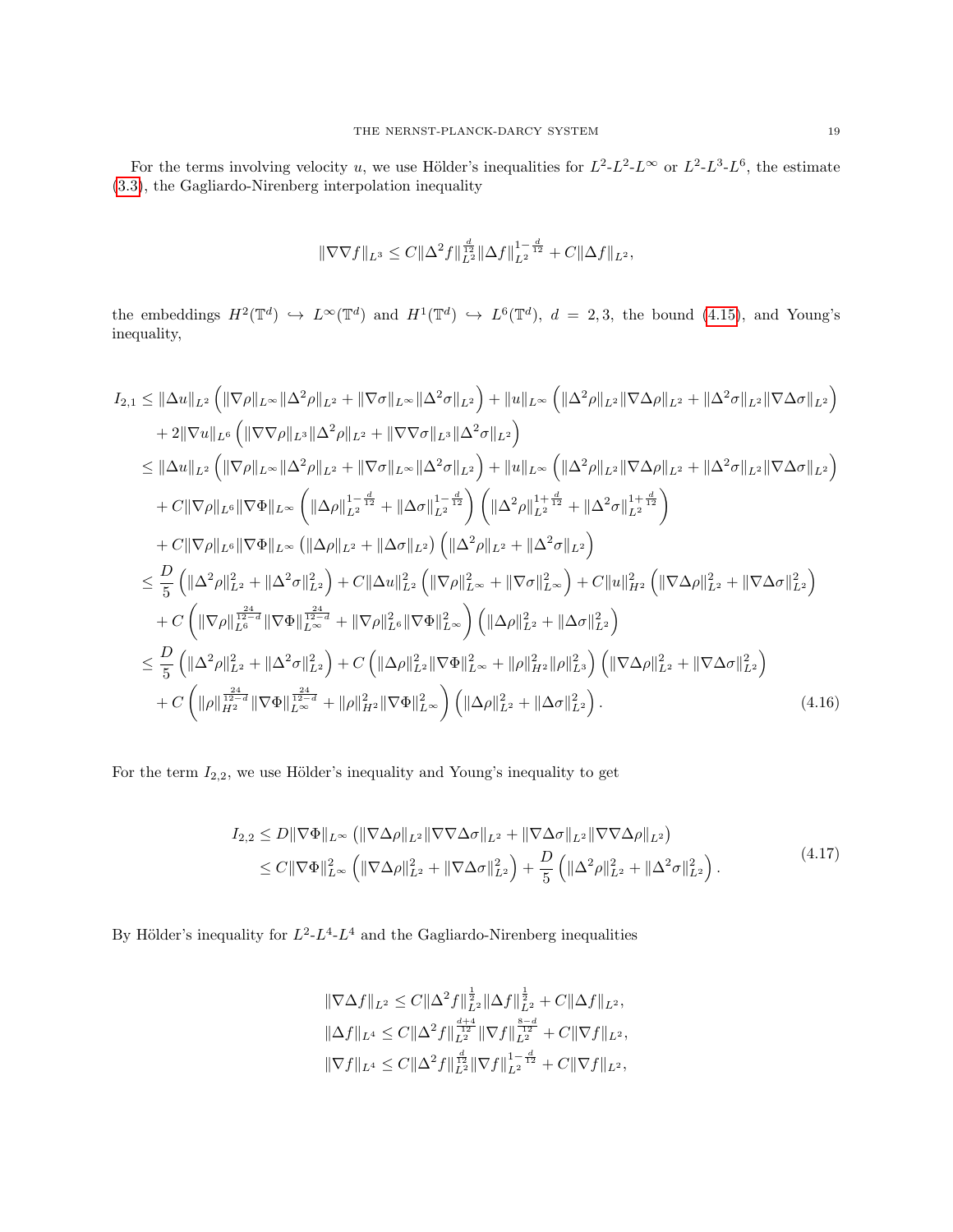we obtain

$$
I_{2,3} \leq C \|\nabla \Delta \rho\|_{L^{2}} \|\Delta \rho\|_{L^{4}} \|\nabla \sigma\|_{L^{4}} + C \|\nabla \Delta \sigma\|_{L^{2}} \|\Delta \rho\|_{L^{4}} \|\nabla \rho\|_{L^{4}} + C \|\nabla \Delta \rho\|_{L^{2}} \|\Delta \sigma\|_{L^{4}} \|\nabla \rho\|_{L^{4}} \n\leq C \left( \|\Delta^{2} \rho\|_{L^{2}}^{\frac{1}{2}} \|\Delta \rho\|_{L^{2}}^{\frac{1}{2}} + \|\Delta \rho\|_{L^{2}} \right) \left( \|\Delta^{2} \rho\|_{L^{2}}^{\frac{d+4}{12}} \|\nabla \rho\|_{L^{2}}^{\frac{8-d}{12}} + \|\nabla \rho\|_{L^{2}} \right) \left( \|\Delta^{2} \sigma\|_{L^{2}}^{\frac{1}{2}} \|\nabla \sigma\|_{L^{2}}^{\frac{1}{2}} + \|\nabla \sigma\|_{L^{2}} \right) \n+ C \left( \|\Delta^{2} \sigma\|_{L^{2}}^{\frac{1}{2}} \|\Delta \sigma\|_{L^{2}}^{\frac{1}{2}} + \|\Delta \sigma\|_{L^{2}} \right) \left( \|\Delta^{2} \rho\|_{L^{2}}^{\frac{d+4}{12}} \|\nabla \rho\|_{L^{2}}^{\frac{8-d}{12}} + \|\nabla \rho\|_{L^{2}} \right) \left( \|\Delta^{2} \rho\|_{L^{2}}^{\frac{d}{2}} \|\nabla \rho\|_{L^{2}}^{\frac{d}{2}} + \|\nabla \rho\|_{L^{2}} \right) \n+ C \left( \|\Delta^{2} \rho\|_{L^{2}}^{\frac{1}{2}} \|\Delta \rho\|_{L^{2}}^{\frac{1}{2}} + \|\Delta \rho\|_{L^{2}} \right) \left( \|\Delta^{2} \sigma\|_{L^{2}}^{\frac{d+4}{12}} \|\nabla \sigma\|_{L^{2}}^{\frac{8-d}{12}} + \|\nabla \sigma\|_{L^{2}} \right) \left( \|\Delta^{2} \rho\|_{L^{2}}^{\frac{d}{2}} \|\nabla \rho\|_{L^{2}}^{\frac{d}{2}} + \|\nabla \rho\|_{L^{2}} \right)
$$

which, by Young's inequality, implies

$$
I_{2,3} \leq \frac{D}{5} \left( \|\Delta^2 \rho\|_{L^2}^2 + \|\Delta^2 \sigma\|_{L^2}^2 \right) + C \left( \|\nabla \rho\|_{L^2}^{\frac{20-2d}{7-d}} + \|\nabla \sigma\|_{L^2}^{\frac{20-2d}{7-d}} \right) \left( \|\Delta \rho\|_{L^2}^{\frac{6}{7-d}} + \|\Delta \sigma\|_{L^2}^{\frac{6}{7-d}} \right) \right)
$$
  
+  $C \left( \|\nabla \rho\|_{L^2}^2 + \|\nabla \sigma\|_{L^2}^2 \right) \left( \|\Delta \rho\|_{L^2} + \|\Delta \sigma\|_{L^2} \right).$  (4.18)

The estimates for  $I_{2,4}$  and  $I_{2,5}$  follow from [\(1.10\)](#page-2-2), Hölder's inequality, the Sobolev embeddings  $H^2(\mathbb{T}^d) \hookrightarrow$  $L^{\infty}(\mathbb{T}^d)$  and  $H^1(\mathbb{T}^d) \hookrightarrow L^6(\mathbb{T}^d)$ , and Young's inequality,

$$
I_{2,4} \leq C \|\rho\|_{L^3} \left( \|\nabla \rho\|_{L^6} \|\nabla \Delta \sigma\|_{L^2} + \|\nabla \sigma\|_{L^6} \|\nabla \Delta \rho\|_{L^2} \right) \n\leq C \|\rho\|_{L^3} \left( \|\rho\|_{H^2} + \|\sigma - \bar{\sigma}\|_{H^2} \right) \left( \|\nabla \Delta \rho\|_{L^2} + \|\nabla \Delta \sigma\|_{L^2} \right) \n\leq C \|\rho\|_{L^3}^2 \left( \|\rho\|_{H^2}^2 + \|\sigma - \bar{\sigma}\|_{H^2}^2 \right) + C \left( \|\nabla \Delta \rho\|_{L^2}^2 + \|\nabla \Delta \sigma\|_{L^2}^2 \right),
$$
\n(4.19)

and

$$
I_{2,5} \le C \|\rho\|_{L^{\infty}} \|\nabla \Delta \rho\|_{L^2} \|\nabla \Delta \sigma\|_{L^2} \le C \|\rho\|_{H^2} \|\nabla \Delta \rho\|_{L^2} \|\nabla \Delta \sigma\|_{L^2}.
$$
\n(4.20)

Finally, we use [\(1.10\)](#page-2-2), Hölder's inequality, and Ladyzhenskaya's inequality to obtain

<span id="page-19-0"></span>
$$
I_{2,6} \leq C \|\nabla \rho\|_{L^{4}}^{2} \|\Delta \sigma\|_{L^{2}} + C \|\nabla \sigma\|_{L^{4}} \|\nabla \rho\|_{L^{4}} \|\Delta \rho\|_{L^{2}} \n\leq C \left( \|\nabla \rho\|_{L^{2}}^{2} + \|\nabla \sigma\|_{L^{2}}^{2} \right) \left( \|\Delta \rho\|_{L^{2}} + \|\Delta \sigma\|_{L^{2}} \right) \n+ C \left( \|\nabla \rho\|_{L^{2}}^{2 - \frac{d}{2}} + \|\nabla \sigma\|_{L^{2}}^{2 - \frac{d}{2}} \right) \left( \|\Delta \rho\|_{L^{2}}^{1 + \frac{d}{2}} + \|\Delta \sigma\|_{L^{2}}^{1 + \frac{d}{2}} \right).
$$
\n(4.21)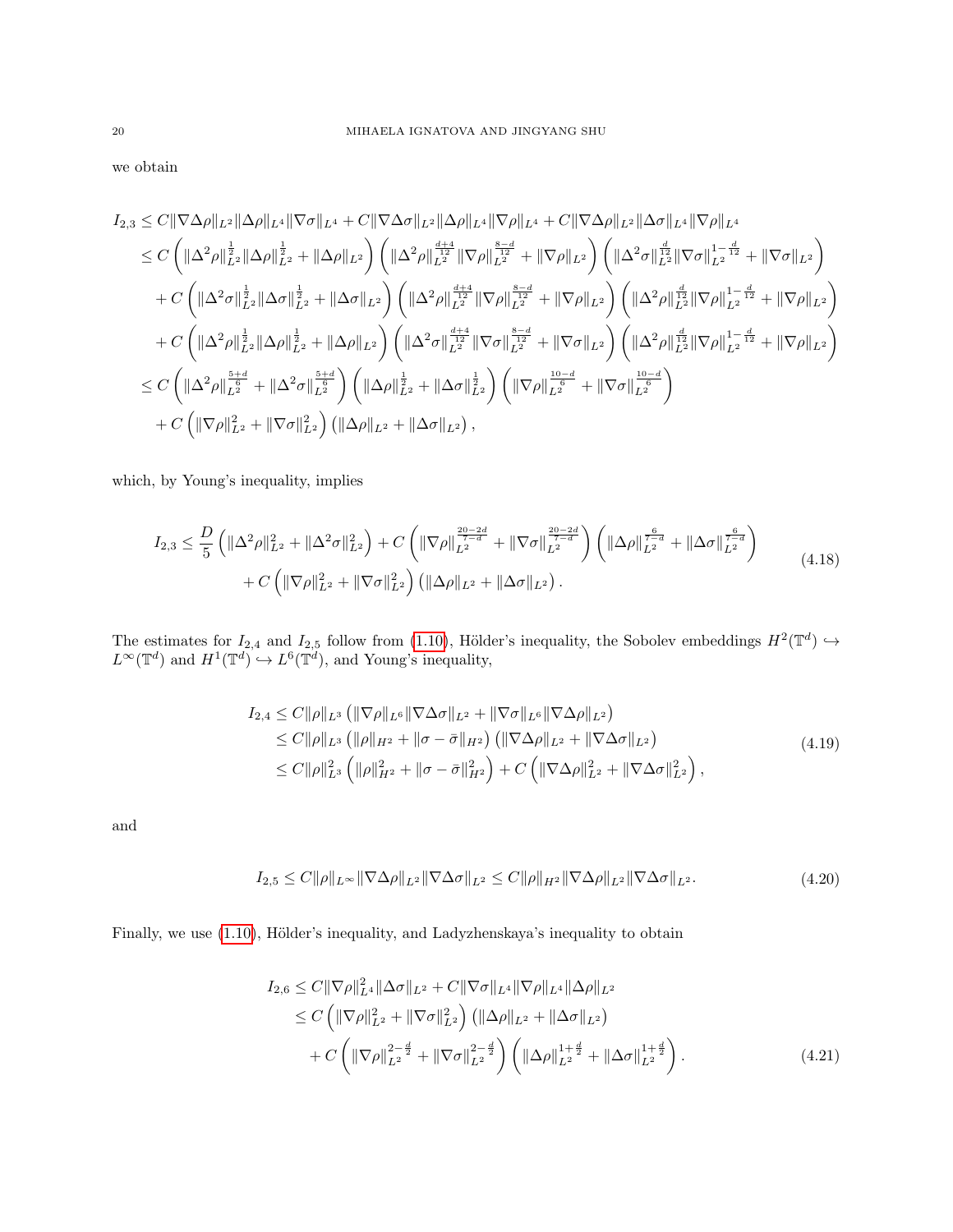Gathering the estimates  $(4.16)$ – $(4.21)$  into  $(4.14)$ , we arrive at

$$
\frac{1}{2} \frac{d}{dt} \left( \|\nabla \Delta \rho\|_{L^{2}}^{2} + \|\nabla \Delta \sigma\|_{L^{2}}^{2} \right) + \frac{D}{5} \left( \|\Delta^{2} \rho\|_{L^{2}}^{2} + \|\Delta^{2} \sigma\|_{L^{2}}^{2} \right) + \frac{D}{\varepsilon} \int \sigma |\nabla \Delta \rho|^{2} \n\leq C \left( 1 + \|\rho\|_{H^{2}} + \|\nabla \Phi\|_{L^{\infty}}^{2} + \|\Delta \rho\|_{L^{2}}^{2} \|\nabla \Phi\|_{L^{\infty}}^{2} + \|\rho\|_{H^{2}}^{2} \|\rho\|_{L^{3}}^{2} \right) \left( \|\nabla \Delta \rho\|_{L^{2}}^{2} + \|\nabla \Delta \sigma\|_{L^{2}}^{2} \right) \n+ C \|\rho\|_{L^{3}}^{2} \left( \|\rho\|_{H^{2}}^{2} + \|\sigma - \bar{\sigma}\|_{H^{2}}^{2} \right) + C \left( \|\nabla \rho\|_{L^{2}}^{2 - \frac{d}{2}} + \|\nabla \sigma\|_{L^{2}}^{2 - \frac{d}{2}} \right) \left( \|\Delta \rho\|_{L^{2}}^{1 + \frac{d}{2}} + \|\Delta \sigma\|_{L^{2}}^{1 + \frac{d}{2}} \right) \n+ C \left( \|\nabla \rho\|_{L^{2}}^{\frac{20 - 2d}{7 - d}} + \|\nabla \sigma\|_{L^{2}}^{\frac{20 - 2d}{7 - d}} \right) \left( \|\Delta \rho\|_{L^{2}}^{\frac{6}{7 - d}} + \|\Delta \sigma\|_{L^{2}}^{\frac{6}{7 - d}} \right) \n+ C \left( \|\rho\|_{H^{2}}^{\frac{24}{12 - d}} \|\nabla \Phi\|_{L^{\infty}}^{\frac{24}{7 - d}} + \|\rho\|_{H^{2}}^{2} \|\nabla \Phi\|_{L^{\infty}}^{2} \right) \left( \|\Delta \rho\|_{L^{2}}^{2} + \|\Delta \sigma\|_{L^{2}}^{2} \right) \n+ C \left( \|\nabla \rho\|_{L^{2}}^{2} + \|\nabla \sigma\|_{L^{2}}^{2} \right) \left( \
$$

We drop the dissipation terms, integrate in time, and use the bounds  $(1.14)(i)$  $(1.14)(i)$ –(iii) and  $(4.1)$  to obtain

$$
\|\nabla \Delta \rho(t)\|_{L^2}^2 + \|\nabla \Delta \sigma(t)\|_{L^2}^2 \leq C.
$$

Going back to [\(4.22\)](#page-20-14), we conclude that

$$
\int_0^t \|\Delta^2 \rho(\tau)\|_{L^2} + \|\Delta^2 \sigma(\tau)\|_{L^2} \, d\tau \leq C.
$$

Finally, applying Leray's projection to  $(1.11)$ , then using the Leibnitz rule, Hölder's inequality, and  $(4.12)$ , we conclude  $(4.13)$ .

#### <span id="page-20-14"></span>**REFERENCES**

- <span id="page-20-6"></span>[1] E. Abdo and M. Ignatova. Long time finite dimensionality in charged fluids. Nonlinearity, 34(9), 6173–6209, 2021.
- <span id="page-20-3"></span>[2] D. BOTHE, A. FISCHER, AND J. SAAL. Global well-posedness and stability of electrokinetic flows. SIAM J. Math. Anal., 46(2), 1263–1316, 2014.
- <span id="page-20-13"></span>[3] Y. S. CHOI AND R. LUI. Multi-dimensional electrochemistry model. Arch. Ration. Mech. Anal., 130(4), 315–342, 1995.
- [4] P. CONSTANTIN, T. ELGINDI, M. IGNATOVA, AND V. VICOL. On some electroconvection models. *J. Nonlinear Sci.*, 27(1), 197–211, 2017.
- <span id="page-20-12"></span>[5] P. Constantin and C. Foias. Navier-Stokes Equations, Chicago Lectures in Mathematics, University of Chicago Press, Chicago, IL, 1988.
- <span id="page-20-0"></span>[6] P. Constantin and M. Ignatova. On the Nernst–Planck–Navier–Stokes system. Arch. Rational Mech. Anal., 232(3), 1379–1428, 2019.
- <span id="page-20-7"></span>[7] P. Constantin, M. Ignatova, and F.-N. Lee. Interior electroneutrality in Nernst–Planck–Navier–Stokes systems. Arch. Rational Mech. Anal., 242(2), 1091–1118, 2021.
- <span id="page-20-4"></span>[8] P. Constantin, M. Ignatova, and F.-N. Lee. Nernst–Planck–Navier–Stokes systems near equilibrium. Preprint arXiv:2008.10440.
- <span id="page-20-5"></span>[9] P. Constantin, M. Ignatova, and F.-N. Lee. Nernst–Planck–Navier–Stokes systems far from equilibrium. Arch. Rational *Mech. Anal.*,  $240(2)$ ,  $1147-1168$ ,  $2021$ .
- <span id="page-20-2"></span>[10] A. FISCHER AND J. SAAL. Global weak solutions in three space dimensions for electrokinetic flow processes. J. Evol. Equ., 17(1), 309–333, 2017.
- <span id="page-20-9"></span>[11] M. Herz and P. Knabner. Global existence of weak solutions of a model for electrolyte solutions - Part 1: two-component case. Preprint arXiv:1605.07396.
- <span id="page-20-11"></span>[12] M. Herz and P. Knabner. Global existence of weak solutions of a model for electrolyte solutions - Part 2: multicomponent case. Preprint arXiv:1605.07445.
- <span id="page-20-10"></span>[13] M. Herz, N. Ray, and P. Knabner. Existence and uniqueness of a global weak solution of a Darcy-Nernst-Planck-Poisson system. GAMM-Mitt., 35(2), 191–208, 2012.
- <span id="page-20-8"></span>[14] M. IGNATOVA AND J. SHU. Global solutions of the Nernst-Planck-Euler equations. SIAM J. Math. Anal., 53(5), 5507–5547, 2021.
- <span id="page-20-1"></span>[15] J. W. Jerome. Analytical approaches to charge transport in a moving medium. Transport Theory Statist. Phys., 31(4-6), 333–366, 2002.